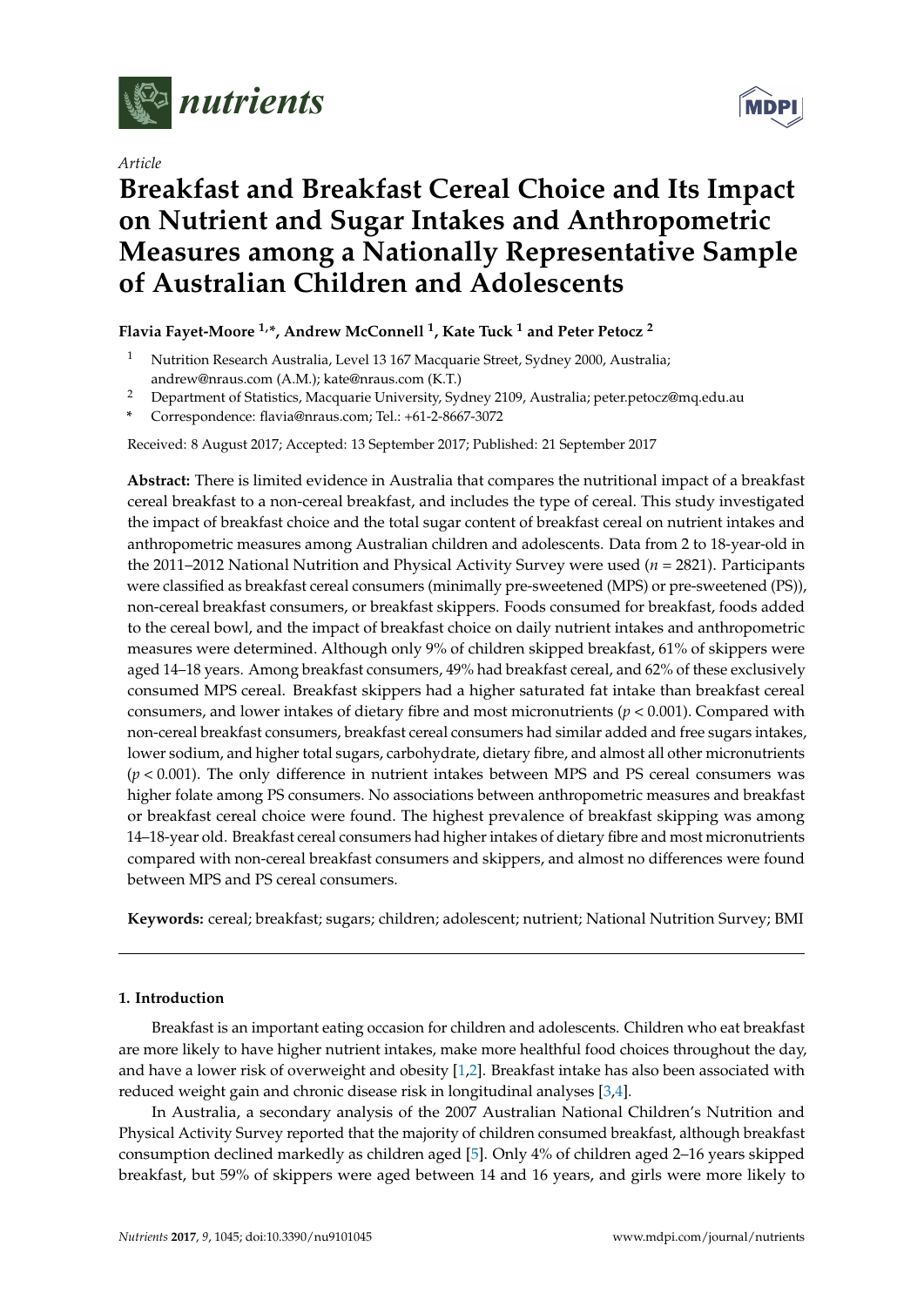skip breakfast than boys. Among breakfast consumers, over two-thirds of children and adolescents consumed a breakfast cereal.

A large body of evidence indicates that the consumption of breakfast cereal may be particularly beneficial. Children who eat breakfast cereal, compared to other breakfasts or breakfast skippers, generally have healthier micronutrient profiles, including higher daily intakes of vitamins A and D, the B vitamins thiamin, riboflavin, niacin, pyridoxine, and folate, and the minerals iron, magnesium, and zinc [\[2](#page-13-1)[,5–](#page-13-4)[7\]](#page-13-5). Breakfast cereal is a main contributor of dietary fibre in the Australian diet [\[8\]](#page-13-6), and studies find that breakfast cereal consumers have higher daily intakes of whole grains [\[2\]](#page-13-1). Breakfast cereal consumption is also an important driver of milk consumption, which facilitates higher calcium intakes [\[2\]](#page-13-1).

There is limited evidence in Australia comparing a cereal breakfast to a non-cereal breakfast, including the type of cereal and the foods and beverages consumed with both types of breakfasts, and how that may influence total daily nutrient intakes. The nutrient profile of breakfast cereals in Australia varies [\[9\]](#page-13-7), with ready-to-eat cereals generally fortified with micronutrients and muesli, whereas granola and porridge not usually fortified. The role of sugar in breakfast cereals is debated: some researchers have found that the total sugars content of a breakfast cereal is unrelated to its nutrient density [\[9\]](#page-13-7), energy density [\[10\]](#page-13-8), and the body weight of those who usually consume it [\[11\]](#page-13-9). Data from the 2011–2013 Australian Health Survey show that breakfast cereals contribute 3% of both added sugars and free sugars to the diet per capita [\[12\]](#page-13-10). Another consideration is that a consumer may add sugar or honey to a lower sugar cereal, influencing the total sugars content of the diet. The type of breakfast cereal consumed and the foods added to breakfast cereal might therefore be important factors contributing to total nutrient intakes that needs investigation.

There is a need to determine the impact that breakfast cereal intake, non-cereal breakfast intake, and breakfast skipping has on total nutrient intakes and anthropometric measures in Australian children and adolescents. These parameters can be measured using the latest nationally representative Australian data from 2011–2012. This study investigated (1) the foods consumed with a cereal versus a non-cereal breakfast, and the types and amounts of foods added to the cereal bowl, including sugar; (2) the impact that breakfast choice has on daily nutrient intakes and anthropometric measures; and (3) the associations between the type of breakfast cereal, including its total sugars content, on total daily nutrient intakes.

## **2. Materials and Methods**

## *2.1. Survey Methodology*

Data from the nationally representative 2011–2012 National Nutrition and Physical Activity Survey (NNPAS) were used. The NNPAS was undertaken by the Australian Bureau of Statistics (ABS) as part of the 2011–2013 Australian Health Survey [\[13\]](#page-13-11). Private households from urban and rural areas in all of the Australian states and territories were selected for the survey with a stratified multi-stage area sampling plan. One adult and one child were randomly selected from each household to participate in the survey. Data were collected for the NNPAS during face-to-face interviews conducted by trained ABS interviewers. Between May 2011 and June 2012, 12,153 survey participants were interviewed, on all days of the week and all months of the year to account for seasonal variation. An adult was interviewed on the child's behalf for children aged 2–14 years, however, children aged 6–14 years were invited to also participate in the interview. Children aged 15–17 years were personally interviewed with parental consent. An Automated Multiple-Pass Method, developed by the Agricultural Research Service of the United States Department of Agriculture, was used to capture all of the foods and beverages consumed by respondents during the 24 h prior to the interview day. The interviewers used set questions based on the type of food reported to gain more detail, and a Food Model Booklet [\[14\]](#page-13-12), which included photos and drawings, to more accurately determine portion sizes. A second day of dietary recall was provided via telephone interview by approximately two-thirds of respondents. For this study, data from the 2812 respondents aged 2–18 years were examined. Two-day data were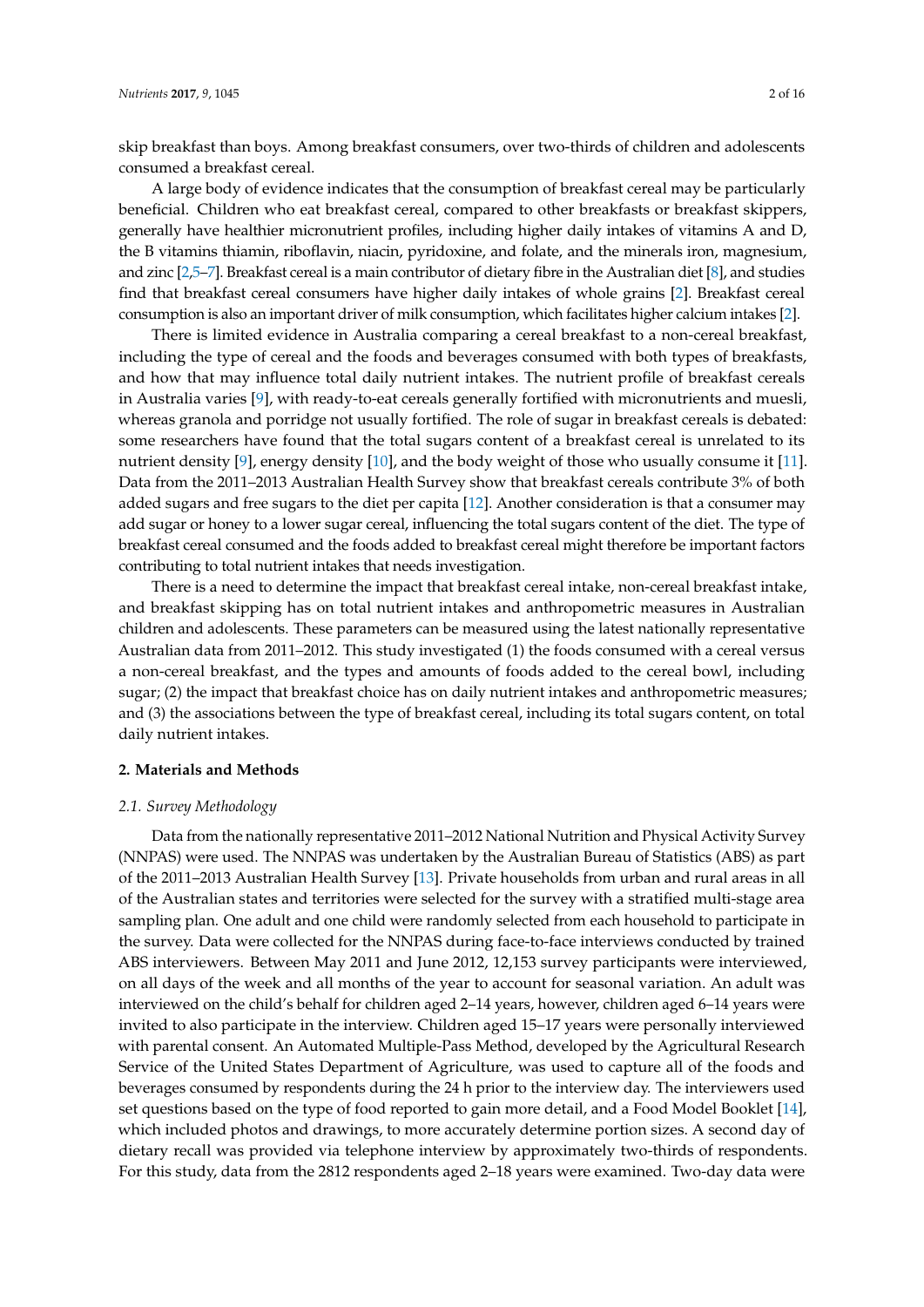used to calculate the usual consumers of breakfast cereal. To maximise the sample size, the first day of dietary recall was used for all other analyses, and data were weighted to represent the Australian population with weightings provided by the ABS. The interview components of the survey were conducted under the Census and Statistics Act 1905. Ethics approval was not necessary.

## *2.2. Usual Consumers*

Of the 2812 respondents aged 2–18 years, 1682 provided a second day of dietary recall. The Multiple Source Method (MSM)—an alternative equivalent to the National Cancer Institute method [\[15\]](#page-14-0)—was used to estimate the usual prevalence of breakfast cereal intake. The MSM used a logistic regression model to calculate each respondent's probability of consuming breakfast cereal on a random day. Descriptive statistics based on these probabilities were calculated to represent the intake distribution of the entire sample.

## *2.3. Breakfast and Breakfast Cereal Intake*

As part of the 24-h dietary recall, interviewers asked respondents to state the eating occasion for each food and beverage consumed from 11 options: breakfast, brunch, morning tea, lunch, afternoon tea, dinner, supper, snack, beverage/drink, extended consumption, and other. This study defined breakfast as all foods and beverages consumed at the "breakfast" eating occasion, irrespective of time of day. In addition, any food from the sub-major food groups "Breakfast cereals, ready to eat" or "Breakfast cereals, hot porridge style" was classified as breakfast if it was reported as an "extended consumption" eating occasion, and was consumed between 5.30 a.m. and 9.30 a.m.

Each survey respondent was classified as a "breakfast skipper" or "breakfast consumer", and breakfast consumers were classified as either a "non-cereal breakfast consumer" or a "breakfast cereal consumer". Breakfast cereal consumers were further classified according to the total sugars content of the cereal.

"Breakfast cereal" was defined as any food from the sub-major food groups "Breakfast cereals, ready to eat" or "Breakfast cereals, hot porridge style" consumed as breakfast. A non-cereal breakfast consumer was a breakfast consumer who did not report having breakfast cereal, and a breakfast skipper was a respondent who did not report having breakfast.

Breakfast cereal was further classified as "minimally pre-sweetened" (MPS) if it contained <15% total sugars (<15 g/100 g), and "pre-sweetened" (PS) if it was  $\geq$ 15% ( $\geq$ 15 g/100 g) total sugars. The ABS defined a discretionary breakfast cereal as those with  $>$ 30 g/100 g total sugars or breakfast cereals with added fruit whose total sugars were  $>35 g/100 g$  [\[12\]](#page-13-10). For the purposes of analysing the impact of breakfast cereal sugars to added sugars and free sugars in this study, the pre-sweetened breakfast cereal category was classified into two categories:  $\geq$ 15 g and <30 g sugars/100 g (PS15) and  $\geq$ 30 g sugars/100 g (PS30).

A MPS cereal consumer was defined as a respondent who was an exclusive consumer of MPS cereal, whereas a PS cereal consumer was a respondent who consumed PS cereal (including those who may also have had a MPS cereal). A PS15 cereal consumer consumed PS15 cereal (including those who also consumed MPS cereal), and a PS30 cereal consumer consumed PS30 cereal (including those who also consumed MPS and/or PS15 cereal).

All breakfast cereals from the sub-major food group "Breakfast cereals, ready to eat" were defined as "ready-to-eat" (RTE), with the exception of 19 foods that had the word "muesli" in the name and were part of the minor food groups "Breakfast cereal, mixed grain, with fruit and/or nuts" and "Breakfast cereal, mixed grain, with fruit and/or nuts, fortified" were defined as "Muesli". Breakfast cereals from the sub-major food group "Breakfast cereals, hot porridge style" were defined as "Hot porridge style". A RTE cereal, muesli, or hot-porridge style cereal consumer was defined as a respondent who was an exclusive consumer of that type of cereal. A respondent who consumed more than one of these types of cereal was defined as a "mixed" cereal consumer, and was excluded from the statistical analyses.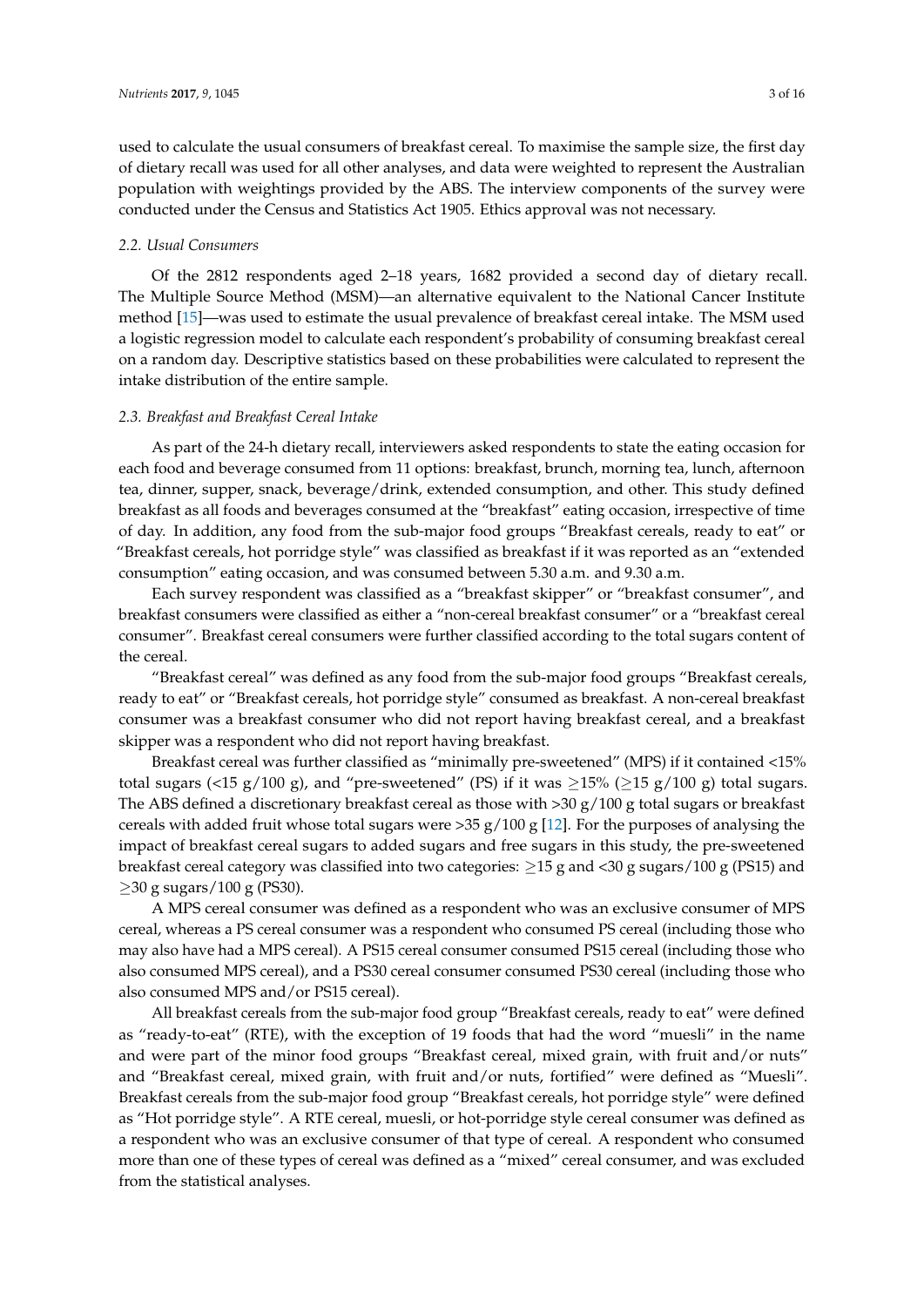For each food or beverage reported in the dietary recall, respondents stated "whether it was eaten in combination with another food". One of the 13 options given was "cereal with additions": any food or beverage with this combination code that was consumed at the same time as breakfast cereal was defined as an addition to the breakfast cereal bowl. The addition was defined as "sugar" if it was from the minor food groups "Sugar", "Honey and sugar syrups", and "Jams and conserves, sugar sweetened". The prevalence of breakfast cereal consumers that added each sub-major food group to the cereal bowl was calculated. The prevalence of breakfast cereal consumers that added sugar to the cereal bowl and the amount added, in grams, was calculated. The top 10 sub-major food groups and

## *2.4. Nutrient Intakes*

Dietary intake data were analysed using the survey specific 2011–2013 Australian Food Composition Database (AUSNUT) developed by Food Standards Australia New Zealand (FSANZ) [\[16\]](#page-14-1). Daily energy and nutrient intakes were calculated for all respondents. The absolute amount and proportion of daily energy and nutrient contribution from breakfast cereal was also calculated. The macronutrients analysed were protein; total and saturated fat; total, added, and free sugars; carbohydrate; and fibre. The micronutrients analysed were niacin, iron, thiamin, riboflavin, folate, calcium, sodium, magnesium, and potassium.

the median grams consumed per consumer of each food group was calculated.

The contribution to daily added and free sugars from the breakfast cereal bowl was calculated, where the breakfast cereal bowl refers to all additions to the cereal bowl, as well as the breakfast cereal. Added sugars are defined by FSANZ as all added forms of dextrose, fructose, sucrose, lactose, sugar syrups, and fruit syrups, and free sugars as all added sugars, as well as the sugars in honey, fruit juice, and fruit juice concentrates. Free sugars do not include natural sugars in intact fruits and vegetables or milk sugars.

### *2.5. Anthropometric Measures*

Physical measurements including weight, height, and waist circumference were measured for all respondents by trained interviewers during the face-to-face interview. Body mass index (BMI) *z-*score, also known as BMI standard deviation (SD) score, is a measure of relative weight adjusted for age and sex. The BMI *z-*score was calculated using the child's age, sex, height, and weight, and the World Health Organisation growth reference standards for 2–4 and 5–19-year-old children [\[17\]](#page-14-2). The standard normal distribution was then calculated for all children's BMI *z-*scores. This was used to categorise children as: normal weight (<85%), at risk for overweight ( $\geq$ 85% to <95%), or overweight ( $\geq$ 95%). Each child's waist circumference to height ratio was calculated as an additional indicator of health risks associated with obesity. In children, a waist circumference to height ratio of <0.5 is associated with a low risk of metabolic complications from obesity, whereas a ratio of  $\geq 0.5$  is associated with a higher risk [\[18\]](#page-14-3).

## *2.6. Statistical Analyses*

The statistical package IBM SPSS version 21.0 (IBM Corp., Armonk, NY, USA) was used for all analyses, and due to the relatively large sample size (*n* = 2812), *p*-values < 0.001 were treated as significant. General linear models were adjusted for factors including age, sex, BMI *z-*score, and energy intake, and ANOVA tables and chi-square tests for independence showed relationships between variables. Bonferroni post-hoc analysis showed pairwise significance between categories of consumers.

## **3. Results**

Based on usual intakes, 47% of children were usual consumers of breakfast cereal. Based on day one data, 9% of children and adolescents skipped breakfast, and 61% of those who skipped were aged between 14 and 18 years (Table [1\)](#page-4-0). Over half of breakfast consumers had a non-cereal breakfast (51%).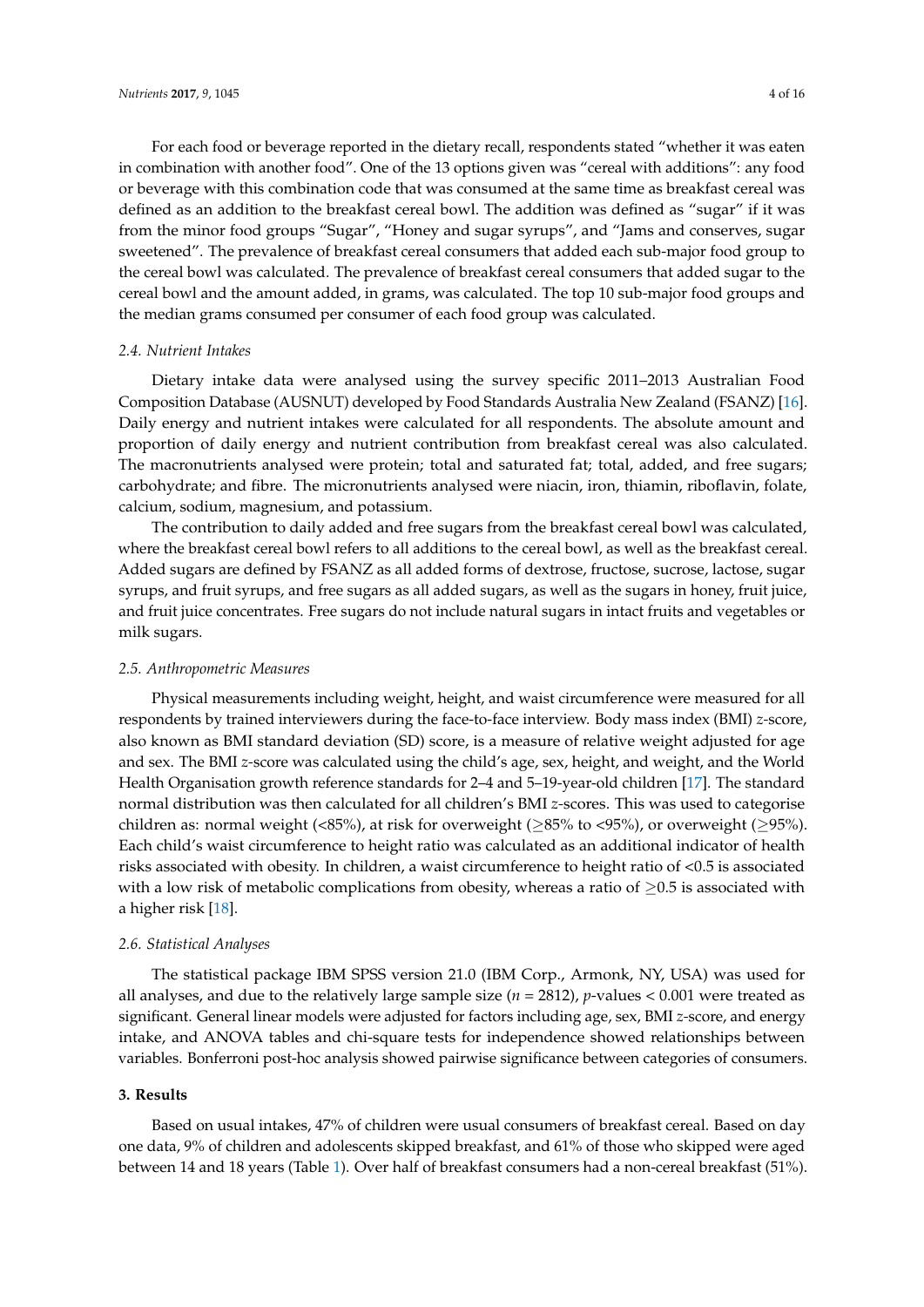|              | Total |     | <b>Breakfast Category</b>                  |      |                                      |      |                   |     | <b>Breakfast Cereal Consumers</b> |     |                   |     |                |  |
|--------------|-------|-----|--------------------------------------------|------|--------------------------------------|------|-------------------|-----|-----------------------------------|-----|-------------------|-----|----------------|--|
|              |       |     | Non-Cereal<br><b>Skippers</b><br>Consumers |      | <b>Breakfast Cereal</b><br>Consumers |      | <b>MPS</b>        |     | <b>PS15</b>                       |     | <b>PS30</b>       |     |                |  |
|              | N     | N   | $% (95\% CI)$                              | N    | % (95% CI)                           | N    | % (95% CI)        | N   | $% (95\% CI)$                     | N   | $% (95\% CI)$     | N   | % (95% CI)     |  |
| All children | 2812  | 241 | 8.6(7.5, 9.6)                              | 1302 | 46.3(44.5, 48.1)                     | 1269 | 45.1 (43.3, 47.0) | 784 | 61.8(59.1, 64.5)                  | 385 | 30.3 (27.8, 32.8) | 100 | 7.9(6.4, 9.4)  |  |
| <b>Boys</b>  | 1435  | 127 | 8.9 (7.4, 10.3)                            | 622  | 43.3 (40.8, 45.9)                    | 686  | 47.8(45.2, 50.4)  | 424 | 61.9(58.3, 65.5)                  | 212 | 30.9 (27.4, 34.3) | 50  | 7.2(5.3, 9.2)  |  |
| Girls        | 1377  | 114 | 8.3(6.8, 9.7)                              | 680  | 49.4 (46.7, 52.0)                    | 584  | 42.4(39.8, 45.0)  | 360 | 61.7(57.7, 65.6)                  | 173 | 29.7 (26.0, 33.4) | 50  | 8.6(6.4, 10.9) |  |
| Age (years)  |       |     |                                            |      |                                      |      |                   |     |                                   |     |                   |     |                |  |
| $2 - 3$      | 331   | 4   | 1.2(0.0, 2.3)                              | 134  | 40.5(35.2, 45.8)                     | 193  | 58.3 (53.0, 63.6) | 136 | 70.5 (64.0, 76.9)                 |     | 25.9 (19.7, 32.1) | 7   | 3.7(1.0, 6.3)  |  |
| $4 - 8$      | 809   | 15  | 1.9(1.0, 2.8)                              | 333  | 41.2(37.8, 44.6)                     | 460  | 56.9(53.5, 60.3)  | 297 | 64.4 (60.0, 68.8)                 | 126 | 27.4 (23.3, 31.5) | 38  | 8.2(5.7, 10.7) |  |
| $9 - 13$     | 900   | 76  | 8.4(6.6, 10.3)                             | 456  | 50.7(47.5, 54.0)                     | 367  | 40.8(37.6, 44.0)  | 214 | 58.3 (53.2, 63.3)                 | 126 | 34.4 (29.5, 39.2) | 27  | 7.3(4.7, 10.0) |  |
| $14 - 18$    | 773   | 146 | 18.9 (16.1, 21.6)                          | 378  | 49.0 (45.4, 52.5)                    | 249  | 32.2(28.9, 35.5)  | 138 | 55.4 (49.2, 61.6)                 | 82  | 33.1 (27.3, 39.0) | 28  | 11.4(7.5.15.4) |  |

Table 1. The weighted percentage of children and adolescents, 2–18 years by breakfast \* consumption and breakfast cereal type based on the 2011–2012 National Nutrition and Physical Activity Survey (*n* = 2812).

<span id="page-4-0"></span>Abbreviations: CI—confidence interval; MPS—minimally pre-sweetened with <15% total sugars; PS15—presweetened with ≥15% <30% total sugars; PS30—pre-sweetened with ≥30% total sugars. \* Skippers did not report a "breakfast" eating occasion. Breakfast cereal consumers had any food from the sub-major food groups "breakfast cereals, ready to eat" or "breakfast cereals, hot porridge style", either at any time of day with a "breakfast" eating occasion, or between 5.30 a.m. and 9.30 a.m. with an "extended consumption" eating occasion. Non-cereal consumers reported "breakfast" eating occasions, but were not breakfast cereal consumers. MPS cereal consumers were exclusive consumers of a cereal with <15% total sugars. Pre-sweetened cereal consumers had a PS15 cereal or a PS30.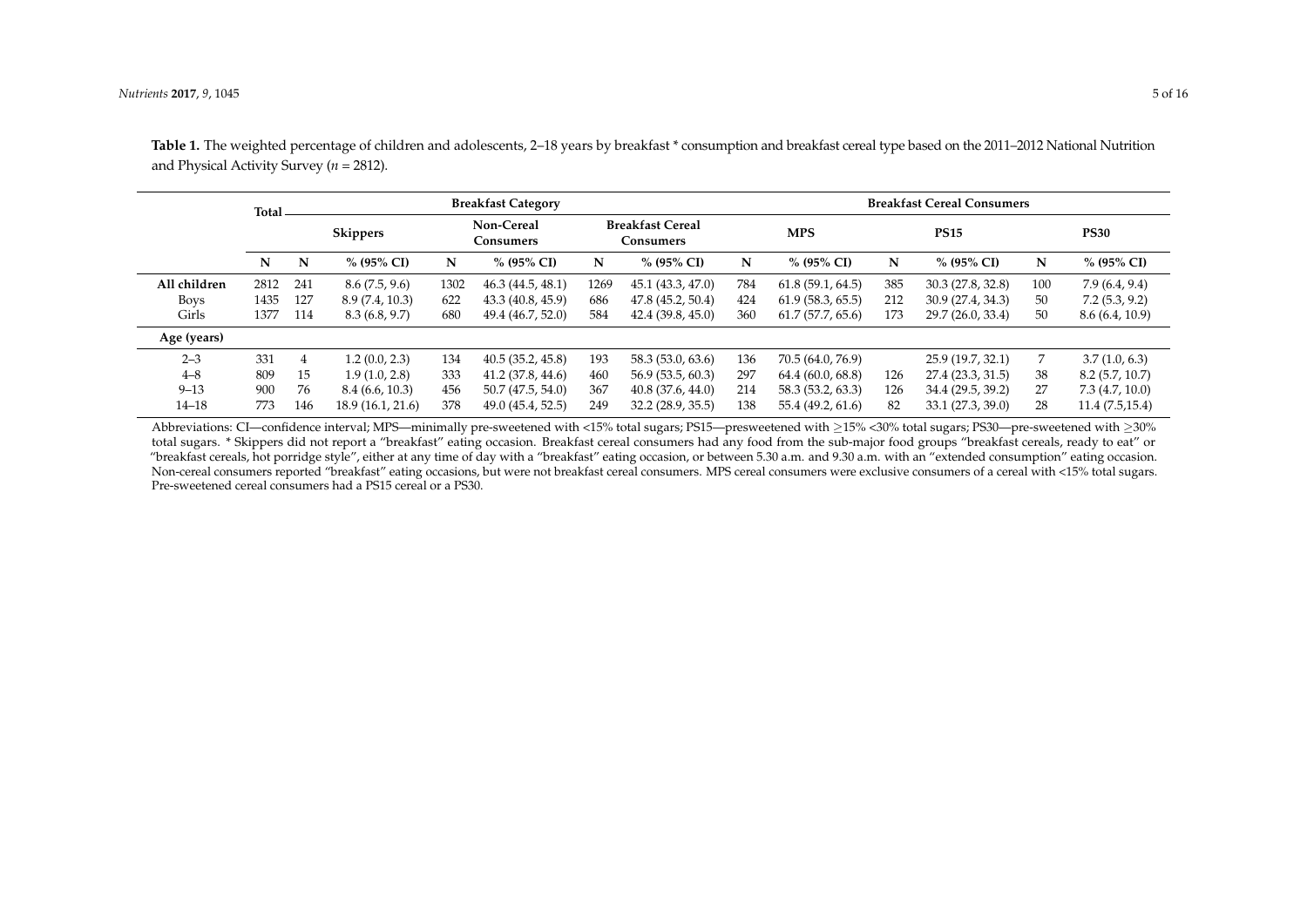Age group was significantly associated with the prevalence of breakfast cereal consumption (*p* < 0.001), and decreased with age, from 58% among 2–3-year-old to 32% among 14–18-year-old (Table [1\)](#page-4-0). There was no significant difference in the prevalence of breakfast cereal consumption between boys and girls. Nearly two-thirds of breakfast cereal consumers exclusively had a minimally pre-sweetened (MPS) cereal, while 32% consumed a pre-sweetened (PS) cereal, and 8% had a PS30 breakfast cereal. There was no significant association between age group or sex and prevalence of breakfast cereal consumption by the total sugars content of the breakfast cereal.

The majority (87%, *n* = 1103) of breakfast cereal consumers were exclusive consumers of a ready-to-eat (RTE) cereal. Only 1% (*n* = 18) had muesli, while 11% (*n* = 137) had hot-porridge style cereal, and 1% (*n* = 10) of participants were mixed cereal consumers (Supplementary Table S1). Daily nutrient intakes and contributions by type of breakfast cereal can be found in the Supplementary Tables (Supplementary Tables S2 and S3). Due to low n values for consumers of muesli, hot-porridge style, and mixed cereal, there were relatively few statistically significant results when comparing these consumers. All further results that sub-classify breakfast cereal consumers by type of breakfast cereal do so by the pre-sweetening of the cereal (MPS vs. PS cereal consumers).

#### *3.1. Food Groups Consumed at Breakfast*

89% of breakfast cereal consumers had ready-to-eat breakfast cereal and 87% had dairy milk (162 g) at breakfast. In comparison, 56% of non-cereal breakfast consumers had bread and 25% had dairy milk (206 g) (Table [2\)](#page-6-0). One in 10 breakfast cereal consumers had bread and bread rolls at breakfast, with an average serving size of 35 g, compared to 54 g among non-cereal breakfast consumers. Four of the other top 10 most popular food groups among non-cereal breakfast consumers were those commonly consumed with bread and bread rolls such as margarine and table spreads, yeast extracts, butters, honey, jam and spreads; whereas only margarine was in the top 10 among breakfast cereal consumers. Waters, and fruit and vegetable juices and drinks were reported by both cereal and non-cereal breakfast consumers.

Almost one third (32%) of breakfast cereal consumers consumed the food group sugar, honey and syrups at breakfast, compared with 1 in 10 non-cereal breakfast consumers (Table [2\)](#page-6-0). One in ten non-cereal breakfast consumers consumed jams and sweet spreads, compared to <2.8% of breakfast cereal consumers.

Breakfast cereal consumers added, on average, 3.2  $g \pm 0.3$  g of sugar to their breakfast cereal. There was no significant difference in the amount of sugar added by sex or between age groups. However, the type of cereal influenced the amount of sugar added. MPS cereal consumers added significantly more sugar to the cereal bowl  $(5.2 \pm 0.4 \text{ g})$  than PS cereal consumers  $(0.0 \pm 0.5 \text{ g})$ .

#### *3.2. Energy and Nutrient Intakes by Type of Breakfast Consumer*

Breakfast skippers had a lower daily energy intake than breakfast cereal consumers, and tended to have a more undesirable nutrient profile, including the highest intake of saturated fat and the lowest intakes of dietary fibre and most micronutrients (Table [3\)](#page-7-0). Compared with non-cereal breakfast consumers, breakfast cereal consumers had a 7% lower intake of total fat, and a 4% higher intake of carbohydrate, 15% higher fibre intake and 7% higher total sugars intake. Total daily intakes of added and free sugars were not significantly different between breakfast skippers, breakfast cereal consumers, and non-cereal breakfast consumers. There were no significant differences in the total daily intakes of protein, saturated fat, or niacin. Apart from niacin and sodium, breakfast cereal consumers had significantly higher intakes of all other micronutrients, with a 23% higher intake of calcium, 32% higher iron, 24% higher thiamin, 30% higher riboflavin, 11% higher folate, 11% higher magnesium, and 9% higher intake of potassium than non-cereal breakfast consumers. Breakfast cereal consumers had a 9% lower daily intake of sodium compared with non-cereal breakfast consumers.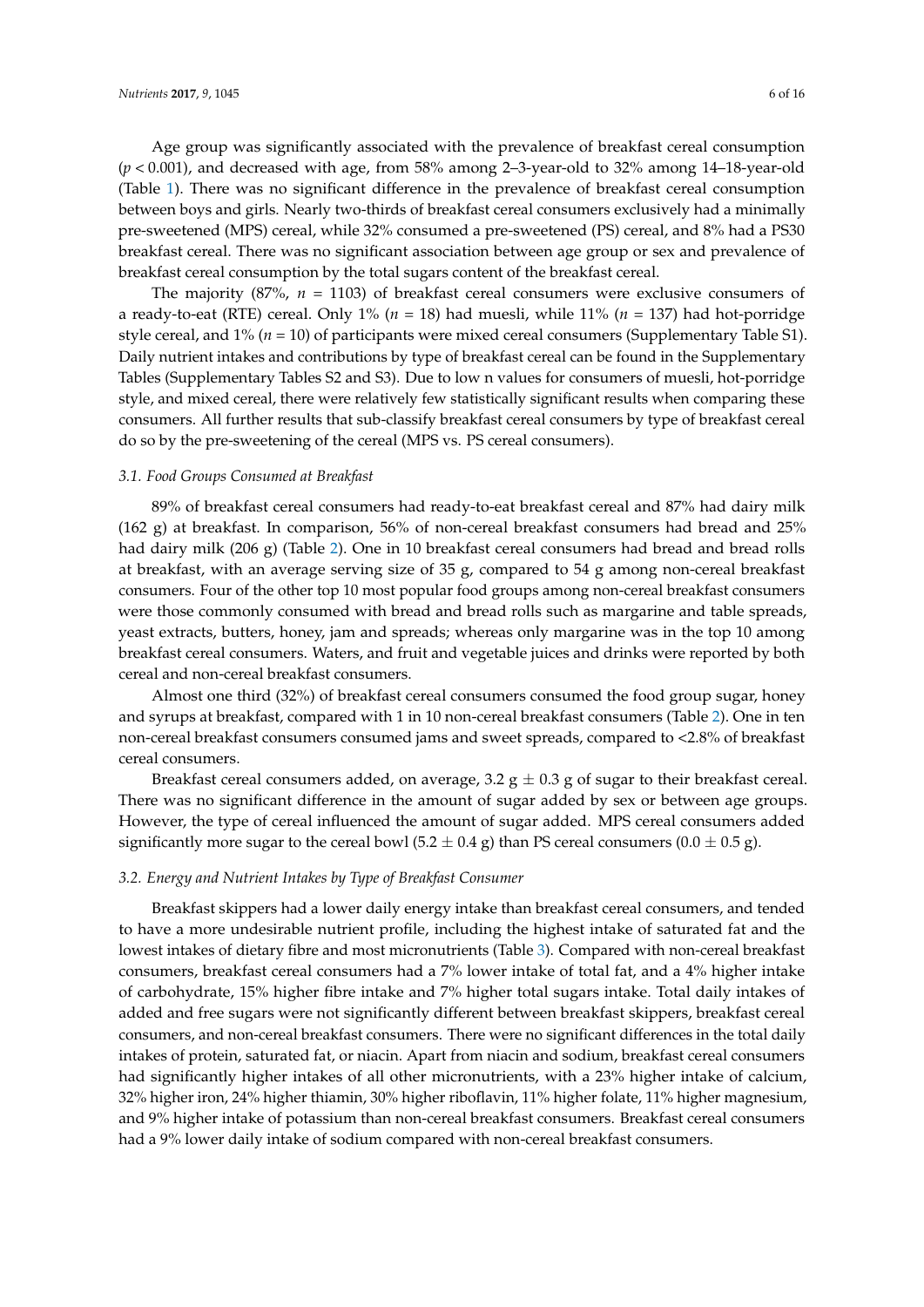**Table 2.** Top 10 sub-major food groups consumed at breakfast ranked by prevalence of consumption amongst cereal and non-cereal consumers aged 2–18 years based on the 2011–2012 National Nutrition and Physical Activity Survey (*n* = 2812).

| <b>Breakfast Consumers*</b> |                                                                     |                                                      |                         |                                                                     |                   |                                        |  |  |  |  |
|-----------------------------|---------------------------------------------------------------------|------------------------------------------------------|-------------------------|---------------------------------------------------------------------|-------------------|----------------------------------------|--|--|--|--|
| Rank                        | Breakfast Cereal $(n = 1269)$                                       |                                                      | Non-Cereal $(n = 1302)$ |                                                                     |                   |                                        |  |  |  |  |
|                             | <b>Sub-Major Food Group</b>                                         | Median<br>$\%$<br>Grams Per<br>Consumers<br>Consumer |                         | Sub-Major Food Group                                                | $\%$<br>Consumers | Median<br><b>Grams Per</b><br>Consumer |  |  |  |  |
|                             | Breakfast cereals, ready to eat                                     | 89.2%                                                | 34                      | Regular breads, and bread rolls (plain/unfilled/untopped varieties) | 56.3%             | 54                                     |  |  |  |  |
|                             | Dairy milk (cow, sheep, and goat)                                   | 86.5%                                                | 162                     | Dairy milk (cow, sheep and goat)                                    | 24.5%             | 206                                    |  |  |  |  |
|                             | Sugar, honey, and syrups                                            | 31.9%                                                |                         | Margarine and table spreads                                         | 22.7%             |                                        |  |  |  |  |
|                             | Fruit and vegetable juices, and drinks                              | 13.3%                                                | 235                     | Fruit and vegetable juices, and drinks                              | 19.6%             | 252                                    |  |  |  |  |
|                             | Breakfast cereals, hot porridge style                               | 11.2%                                                | 202                     | Yeast, and yeast vegetable or meat extracts                         | 17.9%             |                                        |  |  |  |  |
|                             | Waters, municipal and bottled, unflavoured                          | 10.8%                                                | 250                     | <b>Butters</b>                                                      | 14.1%             |                                        |  |  |  |  |
|                             | Regular breads, and bread rolls (plain/unfilled/untopped varieties) | $10.0\%$                                             | 35                      | Other beverage flavourings and prepared beverages                   | 12.2%             | 15                                     |  |  |  |  |
|                             | Other beverage flavourings and prepared beverages                   | 5.2%                                                 | 8                       | Sugar, honey, and syrups                                            | 11.0%             |                                        |  |  |  |  |
|                             | Margarine and table spreads                                         | 4.5%                                                 |                         | Waters, municipal and bottled, unflavoured                          | 10.8%             | 250                                    |  |  |  |  |
| 10                          | Tropical and subtropical fruit                                      | 2.8%                                                 | 98                      | Jam and lemon spreads, chocolate spreads, sauces                    | 10.1%             | 10                                     |  |  |  |  |

<span id="page-6-0"></span>\* Breakfast cereal consumers had any food from the sub-major food groups "breakfast cereals, ready to eat" or "breakfast cereals, hot porridge style", either at any time of day with a "breakfast" eating occasion, or between 5.30 a.m. and 9.30 a.m. with an "extended consumption" eating occasion. Non-cereal consumers reported "breakfast" eating occasions, but were not cereal consumers.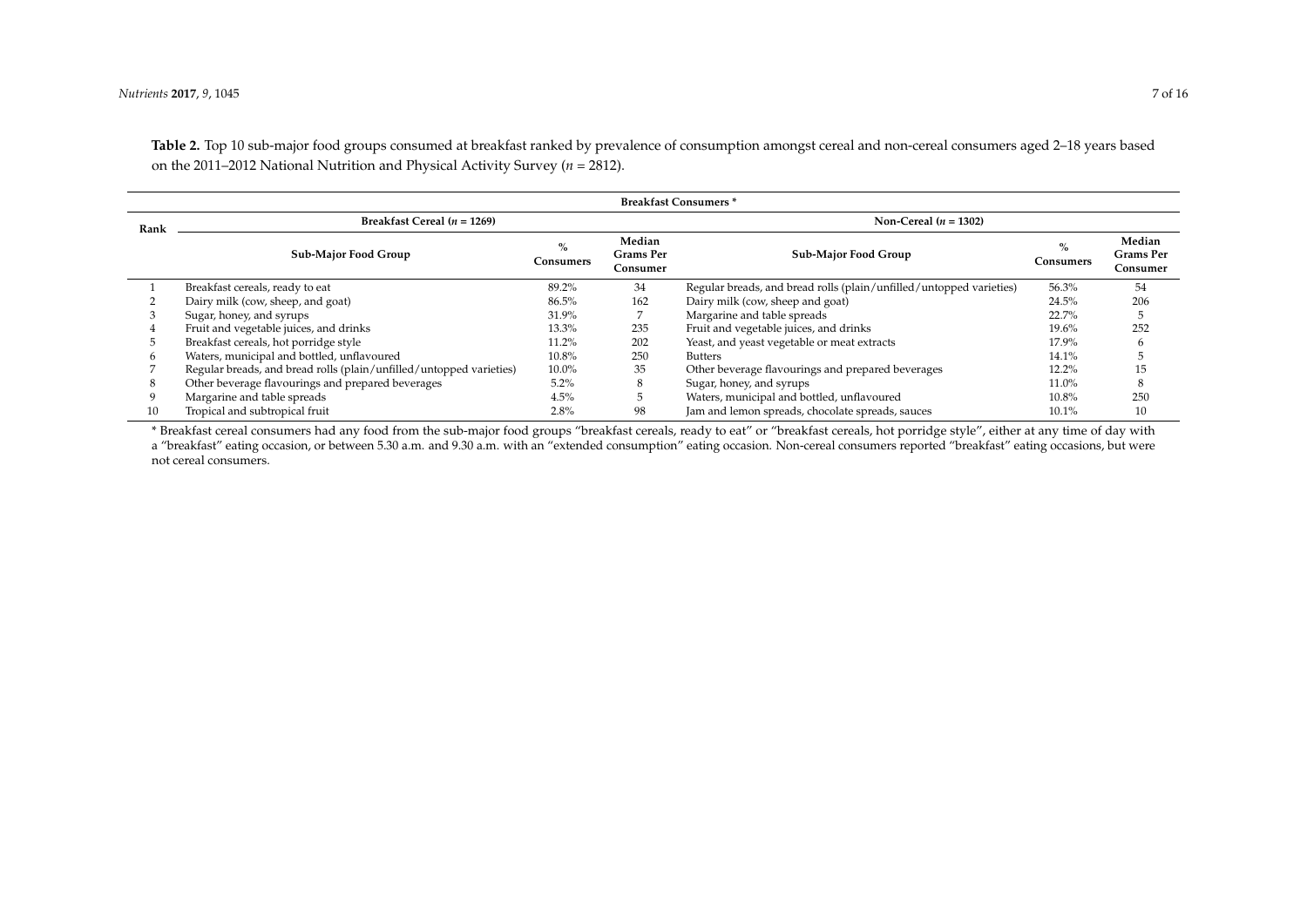|                               |                                       | <b>Breakfast Cereal Consumers</b>                |                                                     |                           |                  |
|-------------------------------|---------------------------------------|--------------------------------------------------|-----------------------------------------------------|---------------------------|------------------|
| Nutrient <sup>+</sup>         | <b>Breakfast Skippers</b> $(n = 241)$ | Non-Cereal Breakfast<br>Consumers ( $n = 1302$ ) | <b>Breakfast Cereal</b><br>Consumers ( $n = 1269$ ) | <b>MPS</b> $(n = 784)$    | PS $(n = 485)$   |
|                               |                                       |                                                  |                                                     |                           |                  |
| Energy (kJ)                   | $6832 \pm 202$ <sup>a</sup>           | $7632 \pm 86$ <sup>a,b</sup>                     | $7798 \pm 86^{\mathrm{b}}$                          | $7847 \pm 108$            | $7716 \pm 139$   |
| Protein $(g)$                 | $74.0 \pm 1.7$                        | $76.4 \pm 0.8$                                   | $76.7 \pm 0.8$                                      | $75.6 \pm 1.0$            | $78.6 \pm 1.2$   |
| Total fat $(g)$               | $78.3 \pm 1.3$ <sup>a</sup>           | $71.7 \pm 0.6^{\circ b}$                         | $67.1 \pm 0.6$ c                                    | $67.1 \pm 0.7$            | $66.9 \pm 0.9$   |
| Saturated fat (g)             | $32.1 \pm 0.7$ <sup>a</sup>           | $29.7 \pm 0.3$ <sup>a,b</sup>                    | $29.0 \pm 0.3^{\mathrm{b}}$                         | $29.4 \pm 0.4$            | $28.3 \pm 0.5$   |
| Carbohydrate (g)              | $225 \pm 3.3^{\text{ a}}$             | $237\pm1.5$ $^{\rm a}$                           | $246 \pm 1.6^{\circ}$                               | $247 \pm 1.9$             | $244 \pm 2.3$    |
| Total Sugars (g)              | $111 \pm 3.3$ <sup>a,b</sup>          | $111 \pm 1.5^{\text{ a}}$                        | $119.4 \pm 1.6^{\circ}$                             | $119 \pm 1.9$             | $120 \pm 2.4$    |
| Added sugars ** (g)           | $63.0 \pm 2.7$                        | $58.4 \pm 1.1$                                   | $53.5 \pm 1.1$                                      | $52.8 \pm 1.4$            | $54.7 \pm 1.8$   |
| Free sugars $**$ (g)          | $72.7 \pm 2.8$                        | $66.2 \pm 1.2$                                   | $62.7 \pm 1.2$                                      | $62.0 \pm 1.5$            | $64.0 \pm 1.9$   |
| Dietary fibre (g)             | $16.8 \pm 0.6$ <sup>a</sup>           | $18.6 \pm 0.3$ <sup>a</sup>                      | $21.7 \pm 0.3^{\mathrm{b}}$                         | $21.7 \pm 0.3$            | $21.7 \pm 0.4$   |
| Niacin (equivalents) (mg)     | $31.7 \pm 0.9$                        | $33.4 \pm 0.4$                                   | $34.6 \pm 0.4$                                      | $34.6 \pm 0.5$            | $34.5 \pm 0.7$   |
| $\pi$ (mg)                    | $7.8 \pm 0.3$ <sup>a</sup>            | $8.4 \pm 0.1$ <sup>a</sup>                       | $11.7 \pm 0.1^{\circ}$                              | $11.4 \pm 0.2$            | $12.3 \pm 0.2$   |
| Thiamin (mg)                  | $1.2 \pm 0.1$ <sup>a</sup>            | $1.5 \pm 0.0^{\circ}$                            | $1.9 \pm 0.0$ c                                     | $1.9 \pm 0.0$             | $1.9 \pm 0.1$    |
| Riboflavin (equivalents) (mg) | $1.4 \pm 0.1$ <sup>a</sup>            | $1.7 \pm 0.0^{\text{ a}}$                        | $2.3 \pm 0.0^{\circ}$                               | $2.3 \pm 0.0$             | $2.2 \pm 0.1$    |
| Folate $(\mu g)$              | $433 \pm 25$ <sup>a</sup>             | $610 \pm 11$ b                                   | $683 \pm 12$ c                                      | $648 \pm 14$ <sup>a</sup> | $744 \pm 18^{b}$ |
| Calcium (mg)                  | $721 \pm 29$ <sup>a</sup>             | $740 \pm 13$ <sup>a</sup>                        | $930 \pm 14^{\mathrm{b}}$                           | $908 \pm 16$              | $967 \pm 20$     |
| Sodium (mg)                   | $2430 \pm 68$ a,b                     | $2405 \pm 32$ <sup>a</sup>                       | $2190 \pm 32$ <sup>b</sup>                          | $2139 \pm 39$             | $2278 \pm 49$    |
| Magnesium (mg)                | $226 \pm 4.9^{\text{ a}}$             | $248 \pm 2.3^{\circ}$                            | $278 \pm 2.3$ c                                     | $281 \pm 2.8$             | $273 \pm 3.5$    |
| Potassium (mg)                | $2397 \pm 56$ <sup>a,b</sup>          | $2348 \pm 26$ <sup>a</sup>                       | $2557 \pm 26^{\circ b}$                             | $2536 \pm 32$             | $2592 \pm 40$    |

**Table 3.** Total daily energy and nutrient intakes by categories of breakfast consumers \* and breakfast cereal type among 2–18-year-old based on the 2011–2012 National Nutrition and Physical Activity Survey (*n* = 2812).

<span id="page-7-0"></span>Abbreviations: SE—standard error; MPS—minimally pre-sweetened with <15% total sugars; PS—presweetened with >15% total sugars. † Energy means were adjusted for sex, age group, the interaction of sex and age group using general linear models. Nutrient means were adjusted for sex, age group, the interaction of sex and age group, energy intake, and BMI *z-*score category using general linear models. \* Breakfast skippers did not report a "breakfast" eating occasion. Breakfast cereal consumers had any food from the sub-major food groups "breakfast cereals, ready to eat" or "breakfast cereals, hot porridge style", either at any time of day with a "breakfast" eating occasion, or between 5.30 a.m. and 9.30 a.m. with an "extended consumption" eating occasion. Non-cereal consumers reported "breakfast" eating occasions but were not breakfast cereal consumers. MPS cereal consumers were exclusive consumers of a cereal with <15% total sugars. PS cereal consumers were consumers of a cereal with ≥15% total sugars. \*\* Added and free sugars intake were further calculated for PS consumers by PS15 and PS30 consumers. Added sugars for PS15 consumers =  $52.0 \pm 2.0 g$ , PS30 =  $65.4 \pm 4.0 g$ , no significant difference between MPS consumers for either group. Free sugars for PS15 consumers =  $60.4 \pm 2.1$  g, PS30 = 77.8  $\pm$  4.1 g, no significant difference between MPS consumers for either group. Different superscripts a, b, c denotes significant difference between groups  $(p < 0.001)$  by post hoc, Bonferroni.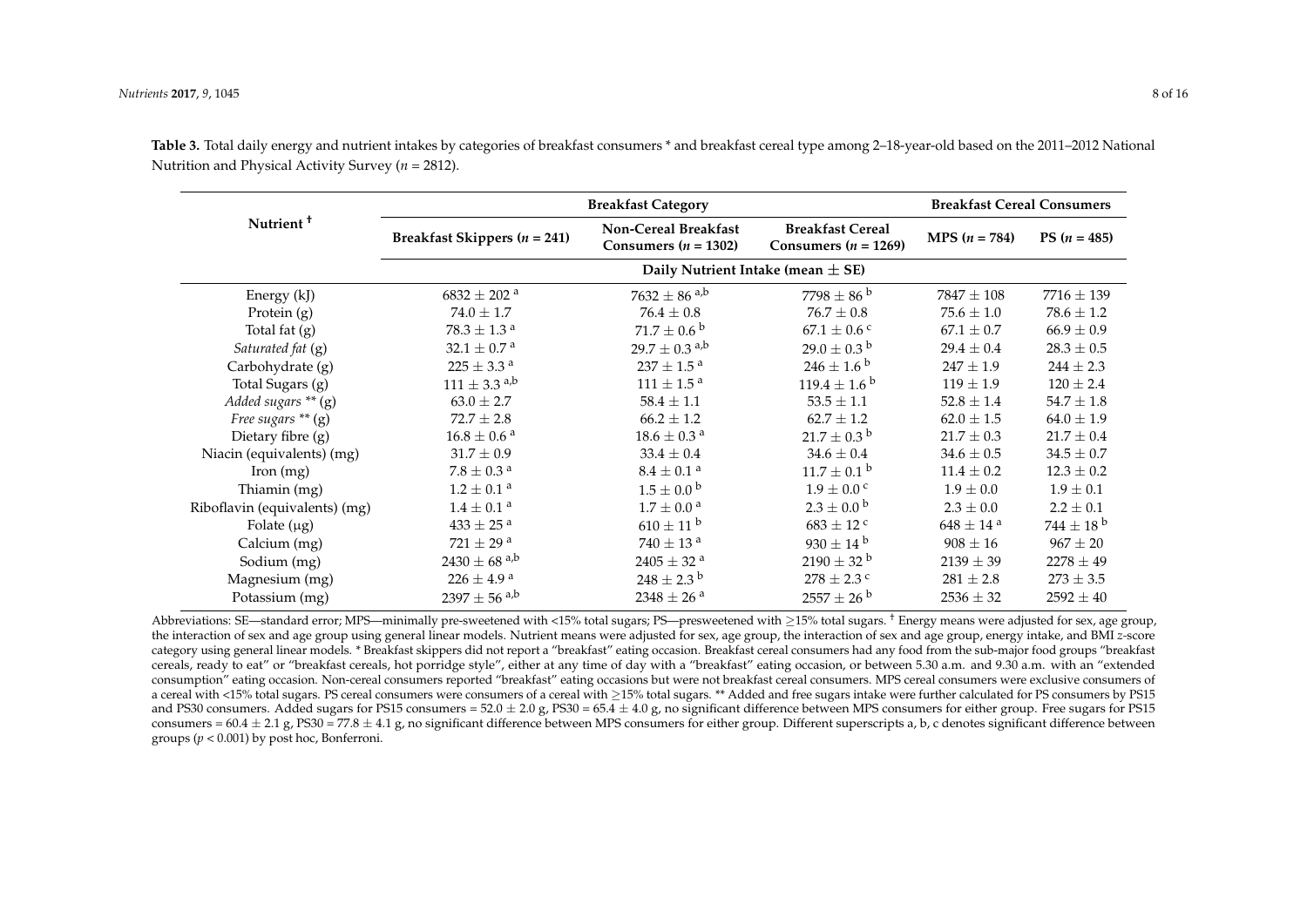Comparing MPS and PS cereal consumers, there were no significant differences in total daily energy and nutrient intakes, including total, added, and free sugars, apart from folate, for which PS cereal consumers had a 14% higher intake than MPS cereal consumers. There were no significant differences in total daily intakes of added and free sugars between MPS, PS15, and PS30 cereal consumers.

In the models that included the breakfast category (breakfast skippers vs. non-cereal breakfast consumers vs. breakfast cereal consumers), out of the variables related to sex, age group, energy intake, BMI *z-*score category, and the interaction of sex and age group, energy intake was the only significant variable that influenced added and free sugars intake (*p* < 0.001). The R-squared value for the models was 37.7% for added sugars, and 39.7% for free sugars. In the models that included breakfast cereal type (MPS cereal vs. PS cereal consumers), out of the variables related to sex, age group, energy intake, BMI *z-*score category, and the interaction of sex and age group, energy intake was the only significant variable that influenced added and free sugars intake (*p* < 0.001). The R-squared value for the models was 41.8% for added sugars, 43.8% for free sugars.

## *3.3. Nutrient Contributions from Breakfast Cereal*

Breakfast cereal contributed 10% of the total daily energy among breakfast cereal consumers, as well as 8% of protein, 4% of total fat, 14% of carbohydrates, and 7% of total sugars (Table [4\)](#page-8-0). For micronutrients, breakfast cereal contributed 8% of total daily sodium; between 7% and 10% of the minerals calcium, magnesium, and potassium; 35% of iron; and between 17% and 37% of the B Vitamins thiamin, riboflavin, niacin, and folate. Among PS cereal consumers, breakfast cereals contributed significantly more to folate and calcium intakes compared with MPS cereal consumers. Breakfast cereal contributed significantly more among MPS cereal consumers to daily intakes of protein, total and saturated fat, dietary fibre, niacin, magnesium, and potassium compared with PS cereal consumers. There was no significant difference in the contribution from breakfast cereal to carbohydrate, iron, thiamin, riboflavin, or sodium between MPS and PS cereal consumers.

|                       | <b>Breakfast Cereal</b>                         | <b>Breakfast Cereal Consumers</b> |                             |  |  |  |  |  |  |
|-----------------------|-------------------------------------------------|-----------------------------------|-----------------------------|--|--|--|--|--|--|
| Nutrient <sup>+</sup> | Consumers $(n = 1269)$                          | $MPS (n = 784)$                   | PS $(n = 485)$              |  |  |  |  |  |  |
|                       | Contribution to Total Daily Intake (% $\pm$ SE) |                                   |                             |  |  |  |  |  |  |
| Energy                | $9.9 \pm 0.2$                                   | $10.3 \pm 0.3$                    | $9.6 \pm 0.4$               |  |  |  |  |  |  |
| Protein               | $8.4 \pm 0.3$                                   | $9.3 \pm 0.3$ <sup>a</sup>        | $7.0 \pm 0.4^{\circ}$       |  |  |  |  |  |  |
| Total fat             | $3.6 \pm 0.2$                                   | $4.1 \pm 0.3$ <sup>a</sup>        | $2.9 \pm 0.4^{\circ}$       |  |  |  |  |  |  |
| Saturated fat         | $2.6 \pm 0.2$                                   | $3.3 \pm 0.3$ <sup>a</sup>        | $1.4 \pm 0.4^{\text{ b}}$   |  |  |  |  |  |  |
| Total sugars          | $6.6 \pm 0.3$                                   | $4.3 \pm 0.4$ <sup>a</sup>        | $11.3 \pm 0.5^{\circ}$      |  |  |  |  |  |  |
| Added sugars          | $11.6 \pm 0.7$                                  | $4.5 \pm 0.6$ <sup>a</sup>        | $22.2 \pm 0.8^{\mathrm{b}}$ |  |  |  |  |  |  |
| Free sugars           | $10.0 \pm 0.6$                                  | $3.9 \pm 0.5^{\text{a}}$          | $19.1 \pm 0.7^{\mathrm{b}}$ |  |  |  |  |  |  |
| Carbohydrate          | $13.8 \pm 0.3$                                  | $13.8 \pm 0.4$                    | $13.9 \pm 0.5$              |  |  |  |  |  |  |
| Dietary fibre         | $18.5 \pm 0.5$                                  | $21.2 \pm 0.6$ <sup>a</sup>       | $14.0 \pm 0.8^{\text{ b}}$  |  |  |  |  |  |  |
| Niacin                | $17.1 \pm 0.4$                                  | $18.7 \pm 0.5^{\text{ a}}$        | $14.0 \pm 0.7^{\mathrm{b}}$ |  |  |  |  |  |  |
| Iron                  | $35.1 \pm 0.6$                                  | $35.3 \pm 0.8$                    | $34.9 \pm 1.0$              |  |  |  |  |  |  |
| Thiamin               | $37.1 \pm 0.8$                                  | $35.6 \pm 1.0$                    | $38.8 \pm 1.3$              |  |  |  |  |  |  |
| Riboflavin            | $25.6 \pm 0.6$                                  | $24.7 \pm 0.7$                    | $25.9 \pm 0.9$              |  |  |  |  |  |  |
| Folate                | $24.7 \pm 0.7$                                  | $21.8 \pm 0.9^{\text{ a}}$        | $30.7 \pm 1.1^{\circ}$      |  |  |  |  |  |  |
| Calcium               | $9.9 \pm 0.5$                                   | $7.3 \pm 0.7$ <sup>a</sup>        | $14.2 \pm 0.8$ <sup>b</sup> |  |  |  |  |  |  |
| Sodium                | $7.5 \pm 0.2$                                   | $7.5 \pm 0.3$                     | $7.9 \pm 0.4$               |  |  |  |  |  |  |
| Magnesium             | $14.5 \pm 0.4$                                  | $16.7 \pm 0.5^{\text{ a}}$        | $10.9 \pm 0.6^{\mathrm{b}}$ |  |  |  |  |  |  |
| Potassium             | $6.9 \pm 0.3$                                   | $8.0 \pm 0.4$ <sup>a</sup>        | $5.2 \pm 0.4^{\circ}$       |  |  |  |  |  |  |

<span id="page-8-0"></span>**Table 4.** The mean contribution of breakfast cereal to total daily energy nutrient intakes by pre-sweetening \* of the breakfast cereal in breakfast cereal consumers aged 2–18 years based on the 2011–2012 National Nutrition and Physical Activity Survey (*n* = 2812).

Abbreviations: SE—standard error; MPS—minimally pre-sweetened, PS—pre-sweetened with ≥15% total sugars. † Mean energy contribution adjusted for sex, age group, the interaction of sex and age group, and BMI *z-*score category. Mean nutrient contribution was adjusted for energy intake, sex, age group, the interaction of sex and age group, and BMI *z-*score category. \* MPS cereal consumers were exclusive consumers of a cereal with <15% total sugars. PS cereal consumers were consumers of a cereal with ≥15% total sugars. Different superscripts a, b, denotes significant difference between groups (*p* < 0.001) by post hoc, Bonferroni.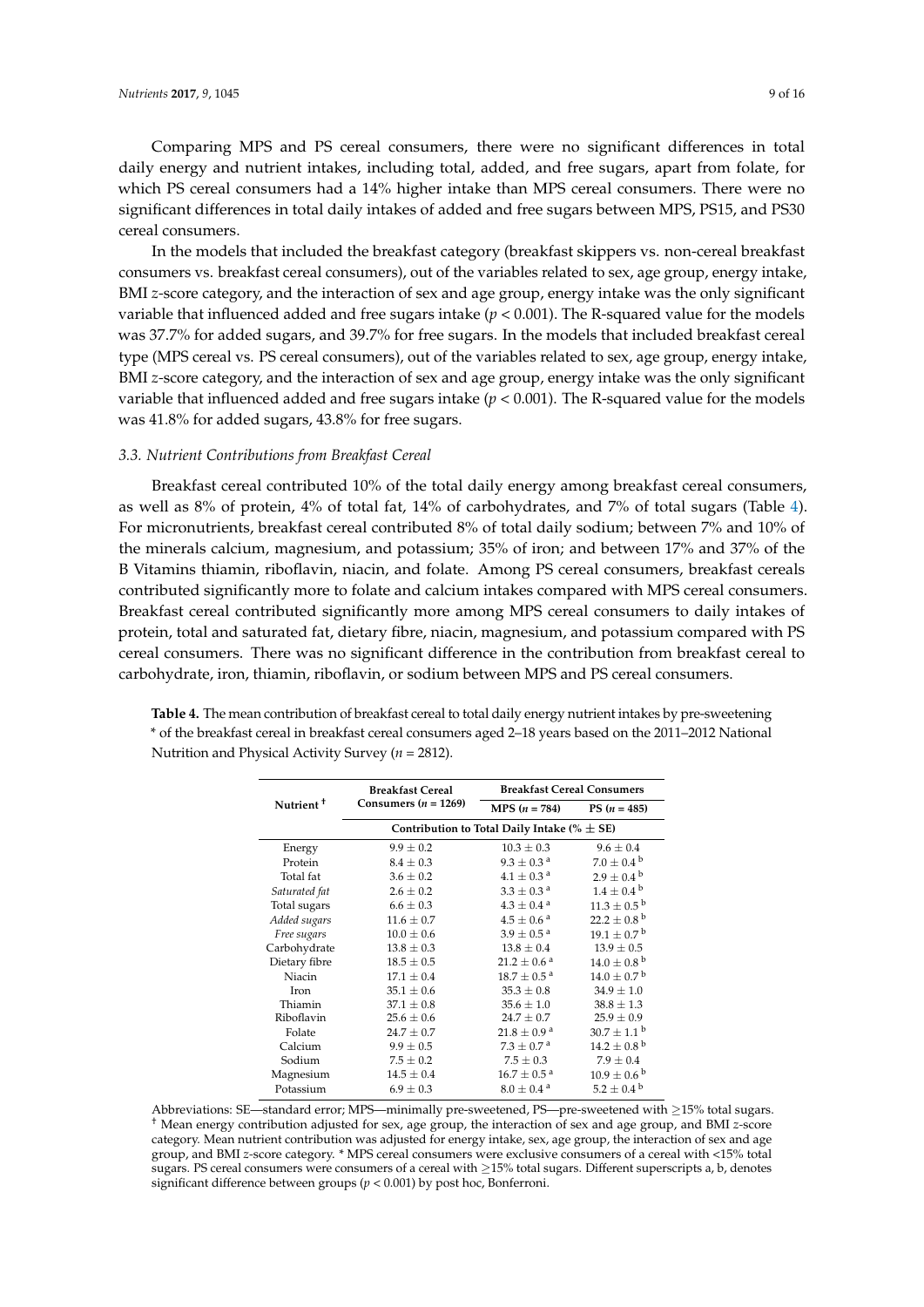The contribution of breakfast cereal to the total daily intake of added, free, and total sugars was significantly higher among PS cereal consumers than MPS cereal consumers (Table [4\)](#page-8-0). Among MPS cereal consumers, breakfast cereal contributed significantly less to total daily added and free sugars than among PS15 and PS30 consumers (4.5  $\pm$  0.6% of total daily added sugars and 3.9  $\pm$  0.5% of total daily free sugars among MPS cereal consumers, compared with  $22.1 \pm 0.9\%$  of added sugars and  $18.5 \pm 0.7\%$  of free sugars among PS15 consumers, and 22.5  $\pm$  1.8% of added sugars and 21.5  $\pm$  1.4% of free sugars among PS30 consumers).

## *3.4. Sugars Contributions from the Breakfast Cereal Bowl*

The total added and free sugars content of the cereal and the cereal bowl differed significantly by type of pre-sweetened cereal consumer. Among MPS consumers, the cereal contributed  $1.0 \pm 0.2$  g of added sugars and  $1.2 \pm 0.2$  g of free sugars, which was significantly less than PS15 consumers  $(7.7 \pm 0.3$  g of added sugars,  $8.4 \pm 0.3$  g of free sugars) and PS30 consumers ( $10.5 \pm 0.5$  g of added sugars,  $12.3 \pm 0.5$  g of free sugars). When food and beverage additions (i.e., milk, honey, fruit) to the bowl are included, the gap between added sugars in the bowl for MPS consumers and PS consumers becomes smaller, though still significantly lower for MPS consumers. The breakfast cereal bowl as a whole contributed, for MPS consumers,  $4.3 \pm 0.3$  g of added sugars and  $6.2 \pm 0.3$  g of free sugars; for PS15 cereal consumers,  $7.8 \pm 0.4$  g and  $8.6 \pm 0.5$  g; and for PS30 cereal consumers,  $10.3 \pm 0.7$  g and  $12.0 \pm 0.9$  g ( $p < 0.001$ ).

## *3.5. BMI z-Score and Waist:Height Ratio*

There was no significant difference in prevalence of overweight and obesity, BMI *z-*score, and waist-to-height ratio between breakfast cereal consumers, non-cereal consumers, and breakfast skippers (Table [5\)](#page-9-0). When comparing MPS and PS cereal consumers, there was also no significant difference in prevalence of overweight and obesity, BMI *z-*score, or waist-to-height ratio among children and adolescents.

<span id="page-9-0"></span>**Table 5.** The weighted percentage of children and adolescents, 2–18 years in each zBMI category by breakfast. Consumption and breakfast cereal type based on the 2011–2012 National Nutrition and Physical Activity Survey (*n* = 2812).

|                                                       | Total              |                      | <b>Breakfast Category</b> |                       |                   |                         |                                             |                      | <b>Breakfast Cereal</b><br>Consumers |                      |                 |                      |
|-------------------------------------------------------|--------------------|----------------------|---------------------------|-----------------------|-------------------|-------------------------|---------------------------------------------|----------------------|--------------------------------------|----------------------|-----------------|----------------------|
| zBMI Category                                         |                    |                      |                           | Skippers <sup>*</sup> |                   | Non-Cereal<br>Consumers | <b>Breakfast Cereal</b><br><b>Consumers</b> |                      | <b>MPS</b>                           |                      | <b>PS</b>       |                      |
|                                                       | $n^+$              | $\%$                 | n                         | $\%$                  | n                 | $\%$                    | n                                           | $\%$                 | n                                    | $\%$                 | n               | $\%$                 |
| Normal weight<br>At risk for overweight<br>Overweight | 1524<br>285<br>417 | 68.5<br>12.8<br>18.7 | 134<br>22<br>36           | 69.8<br>11.5<br>18.8  | 707<br>137<br>199 | 67.8<br>13.1<br>19.1    | 683<br>126<br>182                           | 68.9<br>12.7<br>18.4 | 411<br>88<br>112                     | 67.3<br>14.4<br>18.3 | 272<br>39<br>70 | 71.4<br>10.2<br>18.4 |

Abbreviations: MPS—minimally pre-sweetened with <15% total sugars; PS—pre-sweetened with ≥15% total sugars. \* Skippers did not report a "breakfast" eating occasion. Breakfast cereal consumers had any food from the sub-major food groups "breakfast cereals, ready to eat" or "breakfast cereals, hot porridge style", either at any time of day with a "breakfast" eating occasion, or between 5.30 a.m. and 9.30 a.m. with an "extended consumption" eating occasion. Non-cereal consumers reported a "breakfast" eating occasion, but were not breakfast cereal consumers. MPS cereal consumers were exclusive consumers of a cereal with <15% total sugars. PS cereal consumers were consumers of a cereal with ≥15% total sugars. <sup>+</sup> Does not include children who did not have height and/or weight measurements taken.

## **4. Discussion**

A total of 91% of Australian children and adolescents aged 2–18 years consumed breakfast. Among these children, just under half had a cereal breakfast, which was predominantly a ready-to-eat and a minimally pre-sweetened cereal, compared to a non-cereal breakfast, which was bread and spread-based. Breakfast cereal consumers had greater total daily fibre and micronutrient intakes and lower sodium intakes than non-cereal consumers, and no difference was found in nutrient intakes by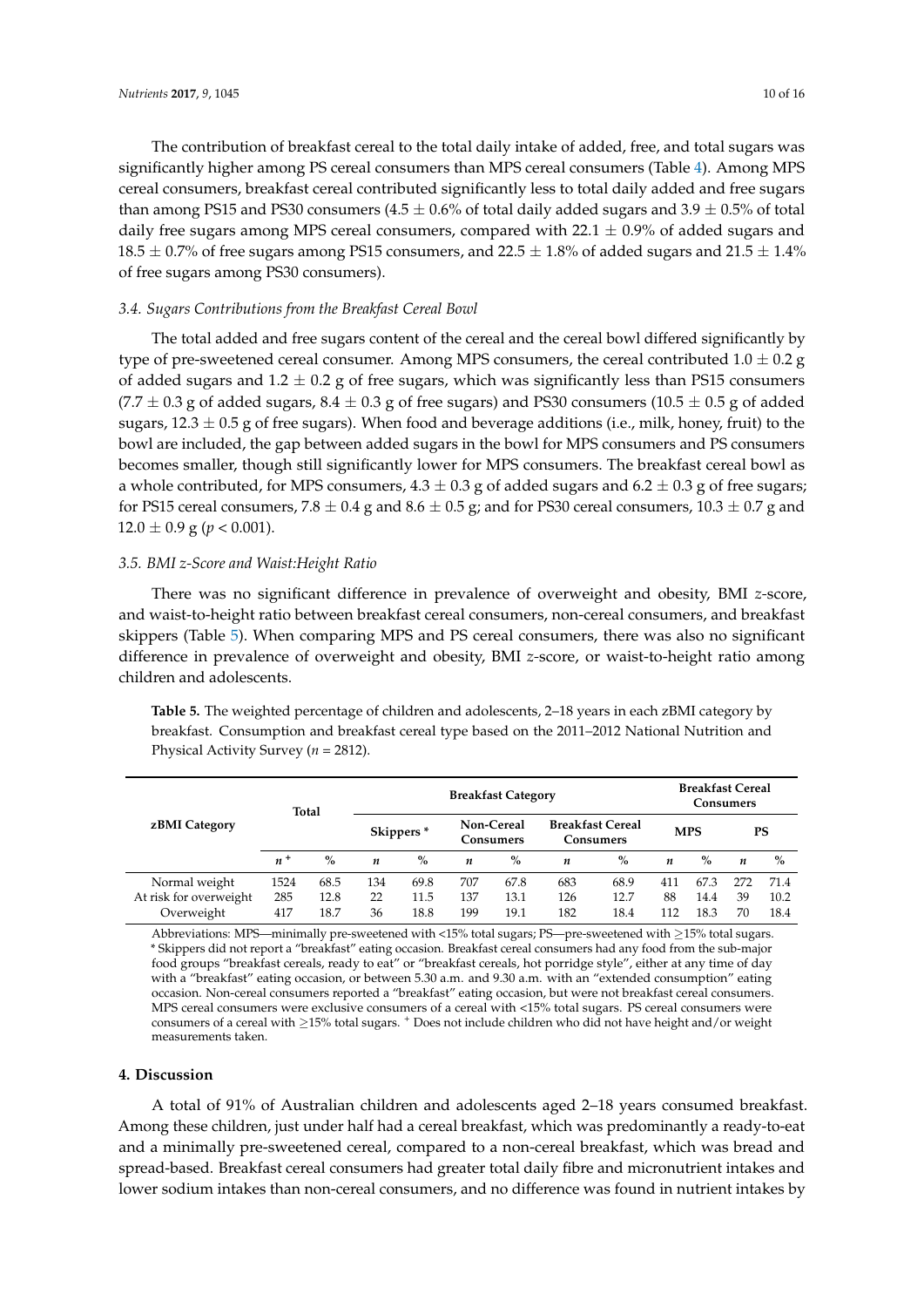the total sugars content of the breakfast cereal consumed, except for daily folate, which was higher among pre-sweetened cereal consumers. Minimally pre-sweetened cereal consumers were more likely to add sugar to their cereal bowl than pre-sweetened consumers, but despite this, they had significantly less added and free sugars in their cereal bowl. Minimally pre-sweetened cereal consumers also had a lower contribution of added and free sugars from their breakfast cereal, but similar total daily added and free sugars intakes, and a higher contribution to daily dietary fibre and magnesium, but lower contribution to daily folate. The study found no significant differences in anthropometric measures across breakfast and cereal categories.

Compared with results from the last nationally representative nutrition survey among children and adolescents in Australia, the prevalence of breakfast skipping was higher in this 2011–2012 survey at 9% compared with 4% in the previous 2007 survey [\[5\]](#page-13-4). In both surveys, the prevalence of breakfast skipping increased with age, and was high among adolescents, a finding consistent across studies in Canada [\[7\]](#page-13-5), the USA [\[19\]](#page-14-4), New Zealand [\[20\]](#page-14-5), and Europe [\[21](#page-14-6)[,22\]](#page-14-7). In Australia, the prevalence of breakfast cereal consumption was lower in 2011–2012 at 45% compared with 66% in 2007; breakfast cereal consumption also decreased with age. In 2011–2012, almost twice as many 2–3-year old consumed breakfast cereal compared with 14–18-year old. The decrease in prevalence of breakfast and cereal consumption across surveys may be partially accounted for by the inclusion of 17- and 18-year old in this 2011–2012 analysis, whereas the 2007 survey only had participants up to 16 years of age.

Breakfast consumption and the type of breakfast consumed were associated with daily nutrient intakes in this study population. Breakfast cereal consumers had the lowest total fat and sodium intakes, and the highest intakes of dietary fibre and key micronutrients, including the shortfall nutrients calcium and iron. This finding is consistent with two systematic reviews on the benefits of breakfast cereal consumption [\[2,](#page-13-1)[23\]](#page-14-8) and more recent cross-sectional studies [\[5](#page-13-4)[,24–](#page-14-9)[26\]](#page-14-10). This is particularly relevant for Australian adolescents, who have increased nutritional requirements, yet are the most likely age group to skip breakfast and the least likely to have breakfast cereal for breakfast. A large percentage of Australian adolescents also are not meeting their targets for calcium and magnesium, and among girls, for iron [\[27\]](#page-14-11). Research shows that compared with non-cereal consumers, breakfast cereal consumers tend to have better diets throughout the day, as measured by the Healthy Eating Index score [\[28\]](#page-14-12).

The types of foods and beverages consumed at breakfast differed between breakfast cereal and non-cereal breakfast consumers, and may explain the healthier daily nutrient intakes of breakfast cereal consumers. A recent study among a nationally representative sample of Mexican children aged 4–13 years reported that children in the cereal and milk breakfast dietary pattern had the highest intakes of B vitamins (except folate), vitamin D, zinc, and iron at both breakfast and across the day [\[25\]](#page-14-13). In a recent study among European adolescents, a RTE cereal breakfast was associated with higher intakes of dairy milk or yoghurt, and greater intakes of dietary fibre, B vitamins, calcium, magnesium and phosphorus, compared with a bread-based breakfast or other breakfast [\[24\]](#page-14-9). Greater milk intake among breakfast cereal consumers may partially explain the better nutrient profile of breakfast cereal consumers compared with non-cereal consumers, especially for key nutrients that dairy milk provides, such as calcium, magnesium, potassium, and riboflavin.

In this study, dairy milk was consumed by 87% of cereal consumers compared with just 24% of non-cereal consumers. Cereal consumption has been shown to drive milk intake [\[2\]](#page-13-1), and dairy milk is the top source of calcium in the diet of Australian children and adolescents, providing 27% of total daily calcium per capita [\[8\]](#page-13-6). A secondary analysis of the 2007 Australian National Children's Nutrition and Physical Activity Survey also found dairy food intake at the first eating occasion of the day to be important for total dairy food intake, with a 129% greater total daily intake of dairy foods for children who consumed dairy foods at the first eating occasion of the day [\[29\]](#page-14-14). Since more than 95% of 12- to 18-year-old fell short of national recommendations for milk, yoghurt, cheese and alternatives [\[30\]](#page-14-15), breakfast cereal may be an important driver of consumption of these foods.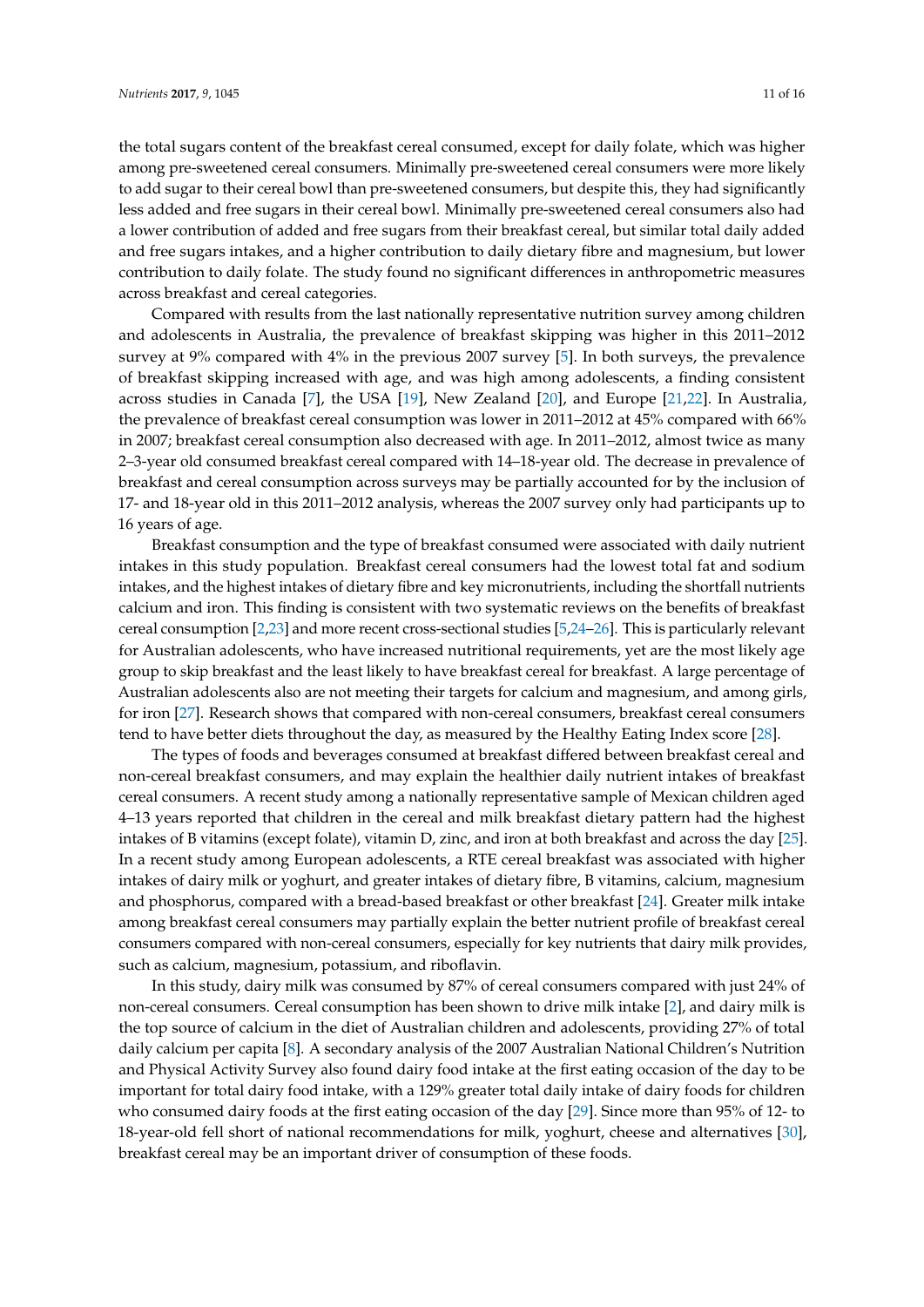Breakfast cereals and breads are important sources of grain foods; however, only 56% of non-cereal breakfast consumers consumed bread at breakfast, which would impact on daily intake of both whole grains and dietary fibre. In Australia, the 2007 Australian National Children's Nutrition and Physical Activity Survey showed that RTE cereals were a significant predictor of total daily fibre intake [\[31\]](#page-14-16). Evidence from national surveys of Australian adolescents [\[32\]](#page-14-17) and U.S. children [\[33\]](#page-14-18) also show that daily fibre intake is higher when breakfast is consumed, particularly breakfast containing RTE cereal, than when it is skipped, suggesting that low dietary fibre intakes at breakfast are not made up over the remainder of the day.

Among Australian children, the majority (87%) of breakfast cereal consumers were exclusive consumers of ready-to-eat (RTE) breakfast cereal. Australian RTE cereals can be fortified with micronutrients such as B vitamins, iron, and calcium [\[34\]](#page-15-0), which can add to the contribution that breakfast cereal makes to intakes of key nutrients and to the daily intake differences observed between cereal and non-cereal breakfast consumers. Breakfast cereals contributed over a third of daily iron intakes, over 20% of daily folate intakes, and between 7–14% of daily calcium. Few differences in the contribution from the cereal were observed based on the total sugars content of the breakfast cereal. Among PS cereal (>15% total sugars) consumers, the cereal contributed more to folate and calcium than among MPS cereal consumers, and resulted in greater intake of dietary folate. This may be due to the fortification of these cereals with folic acid. However, no other differences in daily nutrients were found. Similarly, American children and adolescents who had a PS cereal (>17% total sugars) had higher daily intakes of folate, but also higher calcium intakes [\[11\]](#page-13-9). A recent randomized, double-blind, placebo controlled interventional trial among adolescent girls aged 16–19 years reported that the consumption of 50 g of fortified cereal and low-fat milk for 12 weeks resulted in significant increases to daily intakes of B vitamins, including folate, iron and vitamin D, and that it also translated to significant increases in the nutritional status of riboflavin, vitamin  $B_{12}$ , folate, and iron, compared with those who received an unfortified RTE cereal [\[35\]](#page-15-1). Among children and adolescents in the USA, RTE cereals contributed to a higher folate and vitamin  $B_{12}$  status, but a very small percentage of children and adolescents were deficient in these vitamins, primarily due to mandatory folate fortification [\[36\]](#page-15-2). A systematic review on the health benefits of RTE cereals reported that among children, RTE cereal consumption decreased the prevalence of nutrient inadequacies for vitamin A, calcium, folate, magnesium and zinc [\[23\]](#page-14-8). Thus, the fortification of breakfast cereal seems to be an effective method of delivering essential micronutrients.

The finding that the sugars content of the cereal did not negatively affect total daily nutrient intakes is consistent with an Australian modelling study of carbohydrate-rich foods that found the sugars content of a breakfast cereal to be a poor predictor of its nutrient density score [\[9\]](#page-13-7).

There has been much focus on the sugar content of breakfast cereals [\[37\]](#page-15-3). This study showed that minimally pre-sweetened cereal was the most popular amongst Australian children. The majority (62%) of breakfast cereal consumers had a minimally pre-sweetened cereal, and only 8% had cereal with greater than 30% total sugars. This is in contrast to a study among 6–18-year old in the USA, where 64% of children who were breakfast cereal consumers consumed breakfast cereals with greater than 33% total sugars [\[11\]](#page-13-9). This highlights the importance of putting data into context when reporting on dietary habits and the health of populations.

Compared to non-cereal breakfast consumers, breakfast cereal consumers had a higher total daily sugars intake, a finding supported by two systematic reviews [\[2,](#page-13-1)[23\]](#page-14-8). This observation is likely influenced by the contribution to total sugars intakes from fruit and milk consumed with the cereal. In this study, daily added and free sugars intakes were not significantly different across breakfast categories or across breakfast cereals with differing total sugars content. Whilst there were differences between the contribution to total added/free sugars between MPS, PS15, and PS30 cereals, there were no significant differences in total daily added/free sugars intakes, which demonstrates that the rest of the day also needs to be taken into account when recommending measures to limit added/free sugars intakes.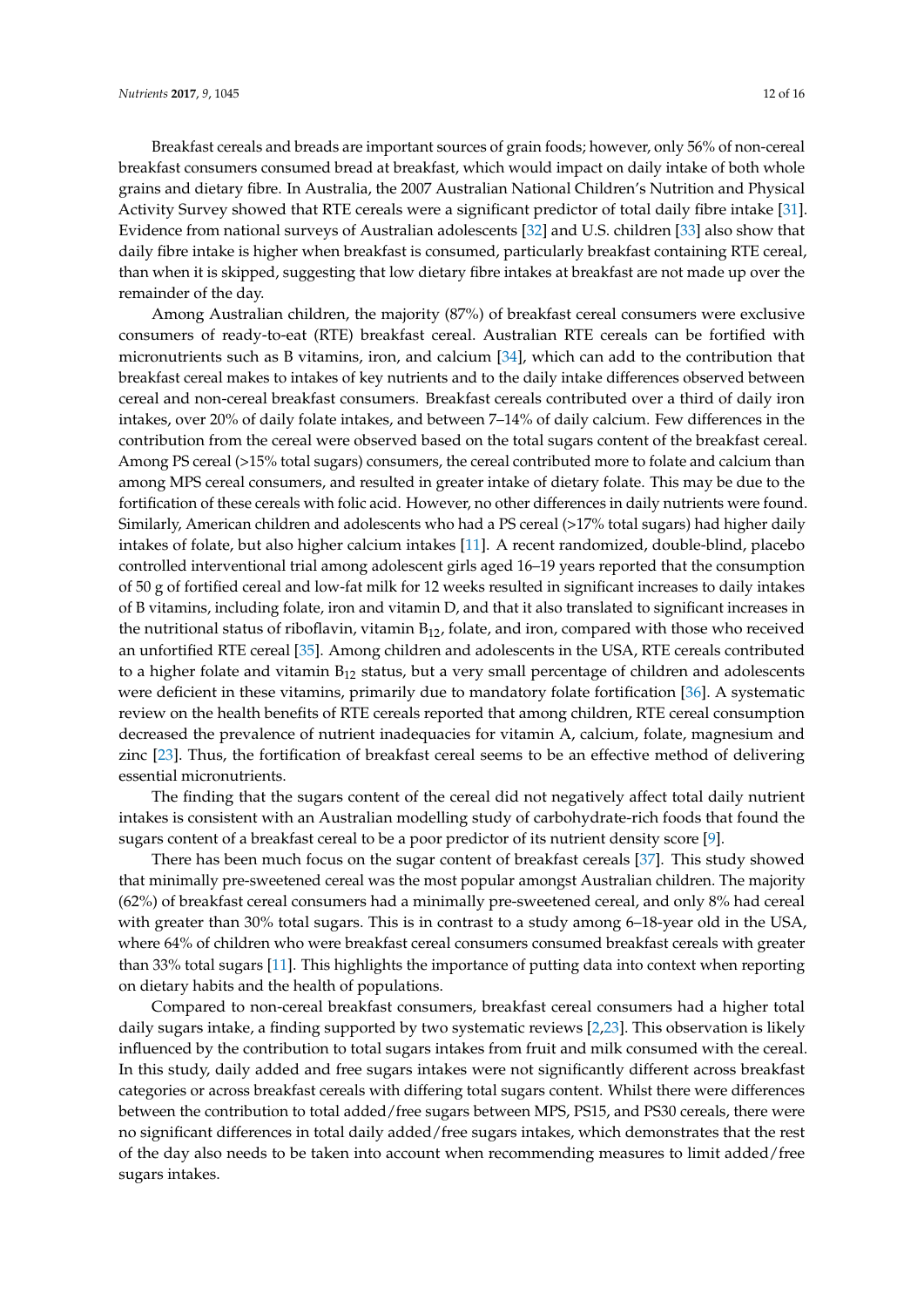MPS cereal consumers had the least added and free sugars in their cereal bowl despite adding more sugar to the bowl, and the cereal contributed four times less to daily added and free sugars intakes, and more to daily dietary fibre than among PS consumers. Therefore, the recommendation to choose a MPS cereal and to limit discretionary cereals, or those that have  $>$ 30 g/100 g of total sugars, is supported by this research, and in line with the Australian Dietary Guidelines [\[38\]](#page-15-4), which recommend limiting the intake of discretionary foods, and choosing grain foods that are higher in dietary fibre, whole grains, and lower in added sugars. In addition, experimental research from the U.S. has shown that when presented with a lower sugars cereal, children still reported high acceptability ratings for that cereal [\[39\]](#page-15-5).

The contribution of the breakfast occasion to total daily added sugars based on the 2011–2012 National Nutrition and Physical Activity Survey in Australia ranges between 15% among 14–18-year old and 19% among 2–3-year old, compared to 52% from non-main meal-eating occasions [\[40\]](#page-15-6). The authors of that study suggest that while the re-formulation of breakfast foods that are high in sugars (such as high-sugar breakfast cereals) is a possible strategy to lower the population's intake of added sugars, given the high contribution of non-main meals to added sugars intake, it would be less effective than targeting a reduction in the intake of low-nutrient dense, high-sugar discretionary foods and beverages, which unlike breakfast cereal consumption, provide little to no nutritional value.

Lastly, the study found no associations between breakfast nor type of breakfast consumed and BMI *z-*score or waist to height ratio among Australian children and adolescents. In Australia, a 20-year study on a national sample of children and adolescents found that eating breakfast in both childhood and adulthood was associated with a smaller waist circumference and improved cardiometabolic health markers when compared with those who skipped breakfast at both time points [\[41\]](#page-15-7). In addition, greater breakfast frequency has been shown to predict less weight gain over five years in a cohort of adolescents from the USA [\[42\]](#page-15-8). For breakfast cereal in particular, a systematic review and meta-analysis of 14 studies determined that breakfast cereal consumption was associated with a lower BMI and reduced likelihood of being overweight in children and adolescents, when compared with the consumption of other breakfasts, or breakfast skipping [\[43\]](#page-15-9). Thus, there is no evidence that any recommendations to consume breakfast or breakfast cereal would be associated with negative adiposity outcomes.

This study used usual intake data based on two days of recall to determine the prevalence of breakfast cereal consumption. One 24-h recall was used to calculate mean intakes, which does not reflect usual intake; however, mean intakes do not substantially differ from usual intakes. As with any study of a cross-sectional nature, it is not possible to determine causal relationships between breakfast choice or cereal type and nutrient intakes. However, by examining foods consumed by breakfast type and the contribution of different breakfast cereals to daily nutrient intakes, including added sugars, the study was able to characterise the relationship between breakfast choice and nutrient intakes in more detail, in the largest available, nationally representative survey sample.

## **5. Conclusions**

Breakfast cereal consumers had a superior micronutrient profile and dietary fibre intake compared with skippers and non-cereal breakfast consumers. Australian adolescents, who are at the greatest risk of not meeting nutrient targets for key nutrients, including calcium and magnesium, had the highest prevalence of breakfast skipping, and the lowest prevalence of breakfast cereal consumption. Breakfast cereal consumers had a higher total daily sugars intake than non-cereal consumers, but there was no difference in daily added and free sugars intakes, indicating that other foods may play a larger role in added and free sugars intakes than breakfast cereal. The nutrient profile of breakfast cereal consumers compared with non-cereal breakfast consumers and breakfast skippers, combined with the lack of association with anthropometric measures, provides strong evidence for recommending breakfast cereal at the breakfast meal.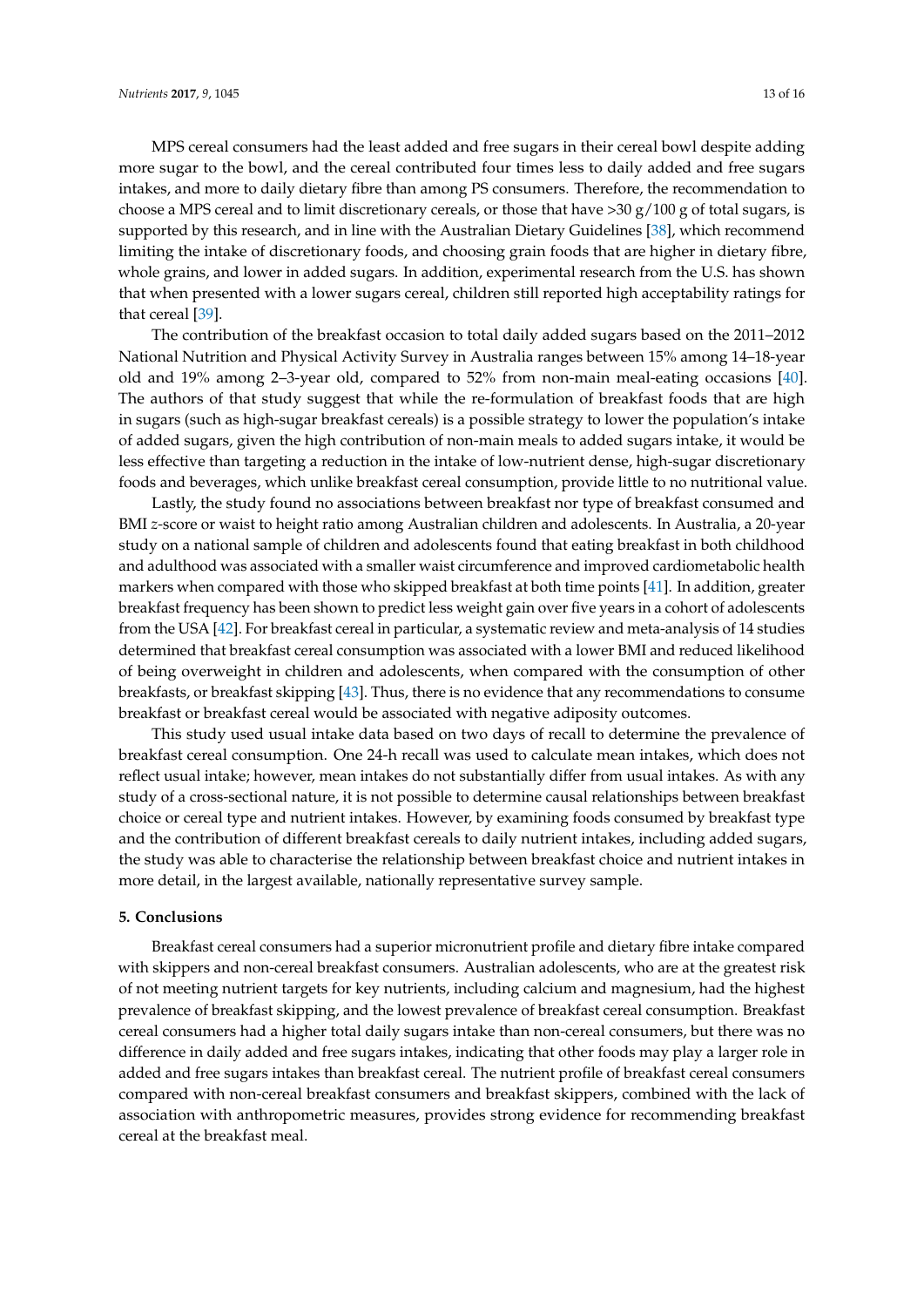**Supplementary Materials:** The following are available online at [http://www.mdpi.com/2072-6643/9/10/1045/s1,](http://www.mdpi.com/2072-6643/9/10/1045/s1) Table S1: The weighted percentage of breakfast cereal consumers among children and adolescents, 2–18 years, by type of breakfast cereal \* consumed, Table S2: The contribution of the breakfast cereal to total daily nutrient intakes by type of breakfast cereal in breakfast cereal consumers \*, Table S3: Total daily energy and nutrient intake by cereal type in breakfast cereal consumers \*.

**Acknowledgments:** This research was funded by the Australian Breakfast Cereal Manufacturers Forum of the Australian Food and Grocery Council, a not-for-profit industry association. The authors would like to thank Tim Cassettari for his assistance in editing this manuscript and the Australian Bureau of Statistics for conducting the survey.

**Author Contributions:** F.F.-M. conceived and developed the research plan and had primary responsibility for final content; F.F.-M., A.M. and P.P. analysed data, and performed statistical results. A.M. and K.T. contributed to the data analysis plan, literature review, and assisted with manuscript writing. All authors have read and approved the final manuscript.

**Conflicts of Interest:** The authors declare no conflict of interest. The funding sponsors had no role in the design of the study; in the analyses, or interpretation of data; in the writing of the manuscript, and in the decision to publish the results.

## **References**

- <span id="page-13-0"></span>1. Rampersaud, G. Benefits of breakfast for children and adolescents: Update and recommendations for practitioners. *Am. J. Lifestyle Med.* **2009**, *3*, 86–103. [\[CrossRef\]](http://dx.doi.org/10.1177/1559827608327219)
- <span id="page-13-1"></span>2. Williams, P.G. The benefits of breakfast cereal consumption: A systematic review of the evidence base. *Adv. Nutr.* **2014**, *5*, 636S–673S. [\[CrossRef\]](http://dx.doi.org/10.3945/an.114.006247) [\[PubMed\]](http://www.ncbi.nlm.nih.gov/pubmed/25225349)
- <span id="page-13-2"></span>3. Bi, H.; Gan, Y.; Yang, C.; Chen, Y.; Tong, X.; Lu, Z. Breakfast skipping and the risk of type 2 diabetes: A meta-analysis of observational studies. *Public Health Nutr.* **2015**, *18*, 3013–3019. [\[CrossRef\]](http://dx.doi.org/10.1017/S1368980015000257) [\[PubMed\]](http://www.ncbi.nlm.nih.gov/pubmed/25686619)
- <span id="page-13-3"></span>4. Cahill, L.E.; Chiuve, S.E.; Mekary, R.A.; Jensen, M.K.; Flint, A.J.; Hu, F.B.; Rimm, E.B. Prospective study of breakfast eating and incident coronary heart disease in a cohort of male US health professionals. *Circulation* **2013**, *128*, 337–343. [\[CrossRef\]](http://dx.doi.org/10.1161/CIRCULATIONAHA.113.001474) [\[PubMed\]](http://www.ncbi.nlm.nih.gov/pubmed/23877060)
- <span id="page-13-4"></span>5. Fayet-Moore, F.; Kim, J.; Sritharan, N.; Petocz, P. Impact of Breakfast Skipping and Breakfast Choice on the Nutrient Intake and Body Mass Index of Australian Children. *Nutrients* **2016**, *8*, 487. [\[CrossRef\]](http://dx.doi.org/10.3390/nu8080487) [\[PubMed\]](http://www.ncbi.nlm.nih.gov/pubmed/27517957)
- 6. Michels, N.; De Henauw, S.; Breidenassel, C.; Censi, L.; Cuenca-Garcia, M.; Gonzalez-Gross, M.; Gottrand, F.; Hallstrom, L.; Kafatos, A.; Kersting, M.; et al. European adolescent ready-to-eat-cereal (RTEC) consumers have a healthier dietary intake and body composition compared with non-RTEC consumers. *Eur. J. Nutr.* **2015**, *54*, 653–664. [\[CrossRef\]](http://dx.doi.org/10.1007/s00394-014-0805-x) [\[PubMed\]](http://www.ncbi.nlm.nih.gov/pubmed/25403942)
- <span id="page-13-5"></span>7. Barr, S.I.; DiFrancesco, L.; Fulgoni, V.L. Breakfast consumption is positively associated with nutrient adequacy in Canadian children and adolescents. *Br. J. Nutr.* **2014**, *112*, 1373–1383. [\[CrossRef\]](http://dx.doi.org/10.1017/S0007114514002190) [\[PubMed\]](http://www.ncbi.nlm.nih.gov/pubmed/25196844)
- <span id="page-13-6"></span>8. Australian Bureau of Statistics. *Australian Health Survey: Nutrition First Results—Food and Nutrients, 2011-12*; ABS Cat No. 4364.0.55.007; ABS: Canberra, Australia, 2014. Available online: [http://www.abs.gov.au/](http://www.abs.gov.au/ausstats/abs@.nsf/Lookup/4364.0.55.007main+features12011-12) [ausstats/abs@.nsf/Lookup/4364.0.55.007main+features12011-12](http://www.abs.gov.au/ausstats/abs@.nsf/Lookup/4364.0.55.007main+features12011-12) (accessed on 2 January 2017).
- <span id="page-13-7"></span>9. Shrapnel, B.; Noakes, M. Discriminating between carbohydrate-rich foods: A model based on nutrient density and glycaemic index. *Nutr. Diet.* **2012**, *62*, 152–158. [\[CrossRef\]](http://dx.doi.org/10.1111/j.1747-0080.2012.01590.x)
- <span id="page-13-8"></span>10. Shrapnel, B. Amount of sugar in Australian breakfast cereals is not associated with energy density or glycaemic index: Results of a systematic survey. *Nutr. Diet.* **2013**, *70*, 236–240. [\[CrossRef\]](http://dx.doi.org/10.1111/1747-0080.12014)
- <span id="page-13-9"></span>11. Albertson, A.M.; Thompson, D.R.; Franko, D.L.; Holschuh, N.M. Weight indicators and nutrient intake in children and adolescents do not vary by sugar content in ready-to-eat cereal: Results from National Health and Nutrition Examination Survey 2001–2006. *Nutr. Res.* **2011**, *31*, 229–236. [\[CrossRef\]](http://dx.doi.org/10.1016/j.nutres.2011.03.004) [\[PubMed\]](http://www.ncbi.nlm.nih.gov/pubmed/21481717)
- <span id="page-13-10"></span>12. Australian Bureau of Statistics. *Australian Health Survey: Consumption of Added Sugars, 2011-12*; ABS Cat No. 4364.0.55.011; ABS: Canberra, Australia, 2016. Available online: [http://www.abs.gov.au/ausstats/abs@.nsf/](http://www.abs.gov.au/ausstats/abs@.nsf/Lookup/4364.0.55.011main+features12011-12) [Lookup/4364.0.55.011main+features12011-12](http://www.abs.gov.au/ausstats/abs@.nsf/Lookup/4364.0.55.011main+features12011-12) (accessed on 24 February 2017).
- <span id="page-13-11"></span>13. Australian Bureau of Statistics. *Australian Health Survey: First Results, 2011-12*; ABS Cat No. 4364.0.55.001; ABS: Canberra, Australia, 2014. Available online: [http://www.abs.gov.au/ausstats/abs@.nsf/Lookup/4364.](http://www.abs.gov.au/ausstats/abs@.nsf/Lookup/4364.0.55.001main+features12011-12) [0.55.001main+features12011-12](http://www.abs.gov.au/ausstats/abs@.nsf/Lookup/4364.0.55.001main+features12011-12) (accessed on 2 January 2017).
- <span id="page-13-12"></span>14. Australian Bureau of Statistics. *Australian Health Survey Food Model Booklet*; ABS: Canberra, Australia, 2010. Available online: [http://www.ausstats.abs.gov.au/ausstats/subscriber.nsf/0/](http://www.ausstats.abs.gov.au/ausstats/subscriber.nsf/0/05E75E65AD98B1C0CA257CD20014B24B/$File/food%20model%20booklet.pdf) [05E75E65AD98B1C0CA257CD20014B24B/\\$File/food%20model%20booklet.pdf](http://www.ausstats.abs.gov.au/ausstats/subscriber.nsf/0/05E75E65AD98B1C0CA257CD20014B24B/$File/food%20model%20booklet.pdf) (accessed on 2 January 2017).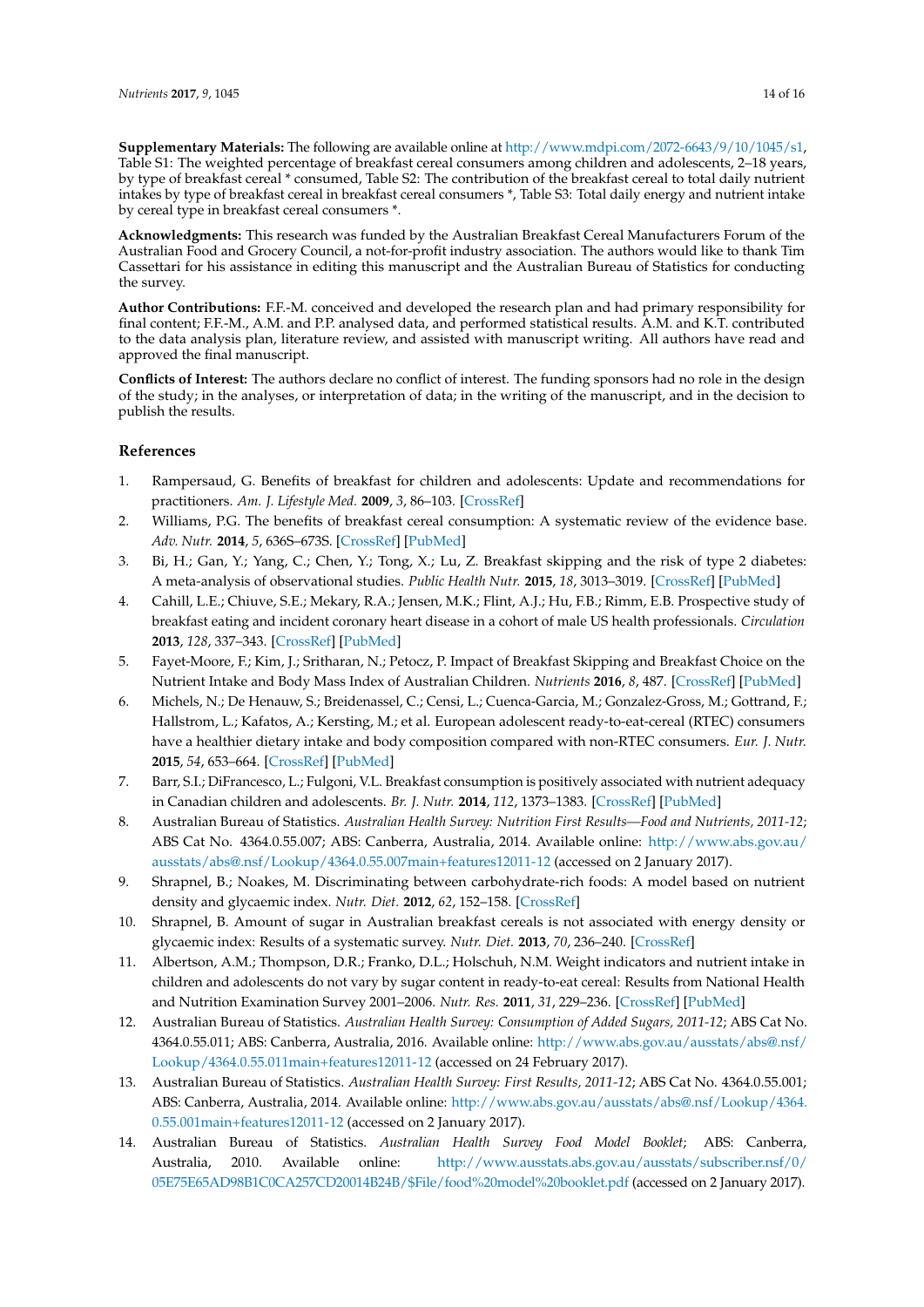- <span id="page-14-0"></span>15. Souverein, O.W.; Dekkers, A.L.; Geelen, A.; Haubrock, J.; de Vries, J.H.; Ocke, M.C.; Harttig, U.; Boeing, H.; van't Veer, P.; Consortium, E. Comparing four methods to estimate usual intake distributions. *Eur. J. Clin. Nutr.* **2011**, *65* (Suppl. S1), S92–S101. [\[CrossRef\]](http://dx.doi.org/10.1038/ejcn.2011.93) [\[PubMed\]](http://www.ncbi.nlm.nih.gov/pubmed/21731012)
- <span id="page-14-1"></span>16. Food Standards Australia New Zealand. *AUSNUT 2011-13—Australian Food, Supplement and Nutrient Database for Estimation of Population Nutrient Intakes*; FSANZ: Canberra, Australia, 2014. Available online: [http://www.foodstandards.gov.au/science/monitoringnutrients/ausnut/ausnutdatafiles/Pages/](http://www.foodstandards.gov.au/science/monitoringnutrients/ausnut/ausnutdatafiles/Pages/foodnutrient.aspx) [foodnutrient.aspx](http://www.foodstandards.gov.au/science/monitoringnutrients/ausnut/ausnutdatafiles/Pages/foodnutrient.aspx) (accessed on 2 January 2017).
- <span id="page-14-2"></span>17. World Health Organisation. *Growth Reference 5–19 Years*; WHO: Geneva, Switzerland, 2014; Available online: [http://www.who.int/growthref/who2007\\_bmi\\_for\\_age/en/](http://www.who.int/growthref/who2007_bmi_for_age/en/) (accessed on 24 February 2017).
- <span id="page-14-3"></span>18. Weili, Y.; He, B.; Yao, H.; Dai, J.; Cui, J.; Ge, D.; Zheng, Y.; Li, L.; Guo, Y.; Xiao, K.; et al. Waist-to-height ratio is an accurate and easier index for evaluating obesity in children and adolescents. *Obesity* **2007**, *15*, 748–752. [\[PubMed\]](http://www.ncbi.nlm.nih.gov/pubmed/17372326)
- <span id="page-14-4"></span>19. Rampersaud, G.C.; Pereira, M.A.; Girard, B.L.; Adams, J.; Metzl, J.D. Breakfast habits, nutritional status, body weight, and academic performance in children and adolescents. *J. Am. Diet. Assoc.* **2005**, *105*, 743–760; quiz 761–742. [\[CrossRef\]](http://dx.doi.org/10.1016/j.jada.2005.02.007) [\[PubMed\]](http://www.ncbi.nlm.nih.gov/pubmed/15883552)
- <span id="page-14-5"></span>20. Utter, J.; Scragg, R.; Mhurchu, C.N.; Schaaf, D. At-home breakfast consumption among New Zealand children: Associations with body mass index and related nutrition behaviors. *J. Am. Diet. Assoc.* **2007**, *107*, 570–576. [\[CrossRef\]](http://dx.doi.org/10.1016/j.jada.2007.01.010) [\[PubMed\]](http://www.ncbi.nlm.nih.gov/pubmed/17383261)
- <span id="page-14-6"></span>21. Lepicard, E.M.; Maillot, M.; Vieux, F.; Viltard, M.; Bonnet, F. Quantitative and qualitative analysis of breakfast nutritional composition in French schoolchildren aged 9–11 years. *J. Hum. Nutr. Diet.* **2017**, *30*, 151–158. [\[CrossRef\]](http://dx.doi.org/10.1111/jhn.12412) [\[PubMed\]](http://www.ncbi.nlm.nih.gov/pubmed/27714860)
- <span id="page-14-7"></span>22. Hallstrom, L.; Labayen, I.; Ruiz, J.R.; Patterson, E.; Vereecken, C.A.; Breidenassel, C.; Gottrand, F.; Huybrechts, I.; Manios, Y.; Mistura, L.; et al. Breakfast consumption and CVD risk factors in European adolescents: The HELENA (Healthy Lifestyle in Europe by Nutrition in Adolescence) Study. *Public Health Nutr.* **2013**, *16*, 1296–1305. [\[CrossRef\]](http://dx.doi.org/10.1017/S1368980012000973) [\[PubMed\]](http://www.ncbi.nlm.nih.gov/pubmed/22494882)
- <span id="page-14-8"></span>23. Priebe, M.G.; McMonagle, J.R. Effects of Ready-to-Eat-Cereals on Key Nutritional and Health Outcomes: A Systematic Review. *PLoS ONE* **2016**, *11*, e0164931. [\[CrossRef\]](http://dx.doi.org/10.1371/journal.pone.0164931) [\[PubMed\]](http://www.ncbi.nlm.nih.gov/pubmed/27749919)
- <span id="page-14-9"></span>24. Michels, N.; De Henauw, S.; Beghin, L.; Cuenca-Garcia, M.; Gonzalez-Gross, M.; Hallstrom, L.; Kafatos, A.; Kersting, M.; Manios, Y.; Marcos, A.; et al. Ready-to-eat cereals improve nutrient, milk and fruit intake at breakfast in European adolescents. *Eur. J. Nutr.* **2016**, *55*, 771–779. [\[CrossRef\]](http://dx.doi.org/10.1007/s00394-015-0898-x) [\[PubMed\]](http://www.ncbi.nlm.nih.gov/pubmed/25893716)
- <span id="page-14-13"></span>25. Afeiche, M.C.; Taillie, L.S.; Hopkins, S.; Eldridge, A.L.; Popkin, B.M. Breakfast Dietary Patterns among Mexican Children Are Related to Total-Day Diet Quality. *J. Nutr.* **2017**, *147*, 404–412. [\[CrossRef\]](http://dx.doi.org/10.3945/jn.116.239780) [\[PubMed\]](http://www.ncbi.nlm.nih.gov/pubmed/28148681)
- <span id="page-14-10"></span>26. Vargas, S.; O'Neil, C.; Keast, D.R.; Cho, S.; Nicklas, T.A. Eating ready-to-eat cereal for breakfast is positively associated with daily nutrient intake, but not weight, in Mexican-American children and adolesents. National Health and Nutrition Survey 1999–2002. *Nutr. Today* **2016**, *51*, 206–215. [\[CrossRef\]](http://dx.doi.org/10.1097/NT.0b013e3182993988)
- <span id="page-14-11"></span>27. Australian Bureau of Statistics. *Australian Health Survey: Usual Nutrient Intakes, 2011-12*; ABS Cat No. 4364.0.55.008; ABS: Canberra, Australia, 2015. Available online: [http://www.abs.gov.au/ausstats/abs@.nsf/](http://www.abs.gov.au/ausstats/abs@.nsf/Lookup/4364.0.55.008main+features12011-12) [Lookup/4364.0.55.008main+features12011-12](http://www.abs.gov.au/ausstats/abs@.nsf/Lookup/4364.0.55.008main+features12011-12) (accessed on 16 January 2017).
- <span id="page-14-12"></span>28. Balvin Frantzen, L.; Trevino, R.P.; Echon, R.M.; Garcia-Dominic, O.; DiMarco, N. Association between frequency of ready-to-eat cereal consumption, nutrient intakes, and body mass index in fourth- to sixth-grade low-income minority children. *J. Acad. Nutr. Diet.* **2013**, *113*, 511–519. [\[CrossRef\]](http://dx.doi.org/10.1016/j.jand.2013.01.006) [\[PubMed\]](http://www.ncbi.nlm.nih.gov/pubmed/23465566)
- <span id="page-14-14"></span>29. Riley, M.D.; Baird, D.L.; Hendrie, G.A. Dairy food at the first occasion of eating is important for total dairy food intake for Australian children. *Nutrients* **2014**, *6*, 3878–3894. [\[CrossRef\]](http://dx.doi.org/10.3390/nu6093878) [\[PubMed\]](http://www.ncbi.nlm.nih.gov/pubmed/25251295)
- <span id="page-14-15"></span>30. Australian Bureau of Statistics. *Australian Health Survey: Consumption of Food Groups from the Australian Dietary Guidelines, 2011-12*; ABS Cat No. 4364.0.55.012; ABS: Canberra, Australia, 2016. Available online: <http://www.abs.gov.au/ausstats/abs@.nsf/Lookup/4364.0.55.012main+features12011-12> (accessed on 20 March 2017).
- <span id="page-14-16"></span>31. Grieger, J.A.; Kim, S.; Cobiac, L. Where do Australian children get their dietary fibre? A focus on breakfast food choices. *Nutr. Diet.* **2013**, *70*, 132–138. [\[CrossRef\]](http://dx.doi.org/10.1111/j.1747-0080.2012.01640.x)
- <span id="page-14-17"></span>32. Grieger, J.A.; Cobiac, L. Comparison of dietary intakes according to breakfast choice in Australian boys. *Eur. J. Clin. Nutr.* **2012**, *66*, 667–672. [\[CrossRef\]](http://dx.doi.org/10.1038/ejcn.2011.220) [\[PubMed\]](http://www.ncbi.nlm.nih.gov/pubmed/22234045)
- <span id="page-14-18"></span>33. Saldanha, L.G. Fiber in the diet of US children: Results of national surveys. *Pediatrics* **1995**, *96*, 994–997. [\[PubMed\]](http://www.ncbi.nlm.nih.gov/pubmed/7494679)